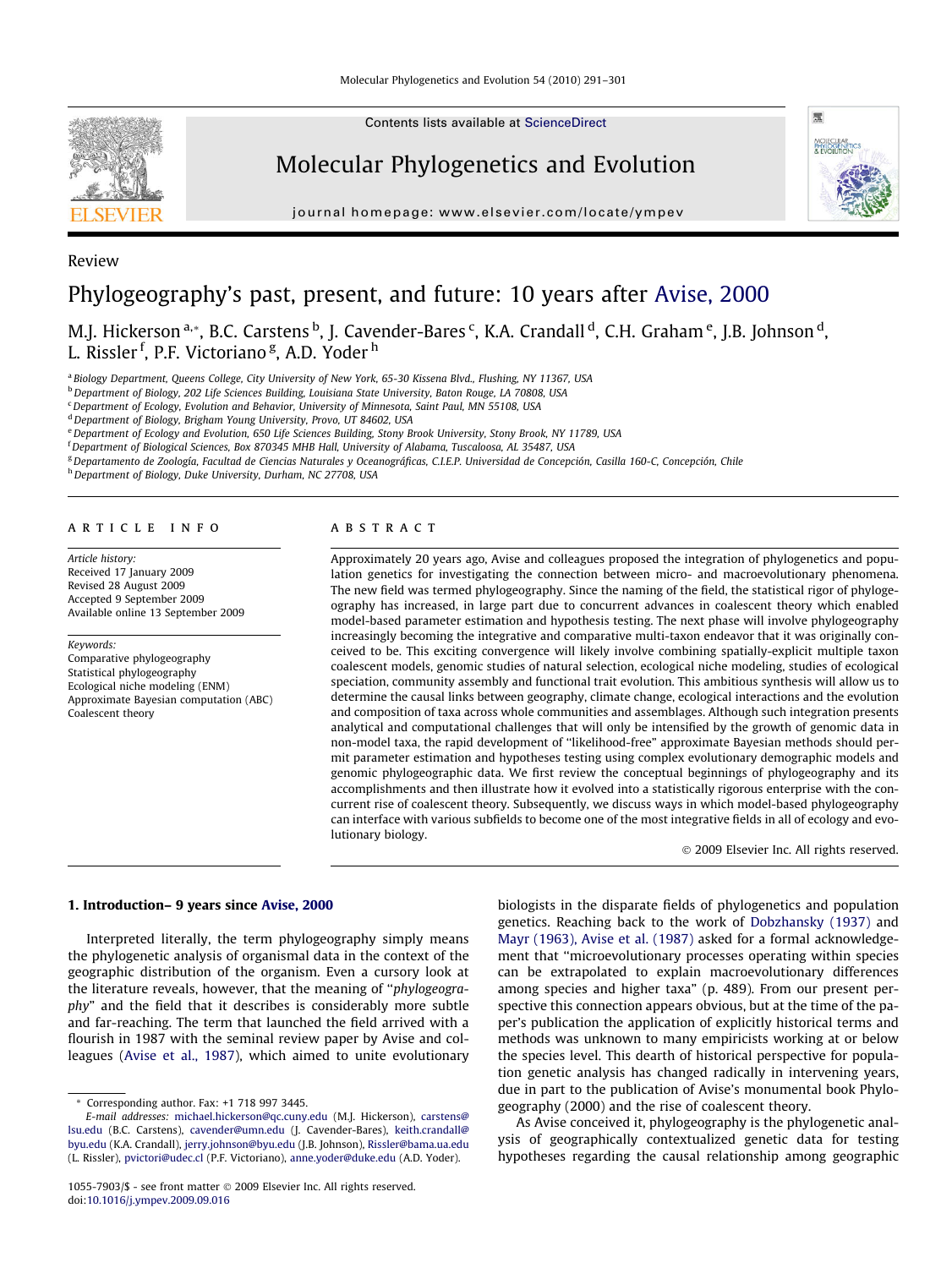phenomena, species distributions, and the mechanisms driving speciation. [Avise et al. \(1987\)](#page-6-0) also implored that genetic data from multiple codistributed taxa could augment investigation of deepseated questions about the geographic, geological, and/or climatological phenomena that have generated the observed distribution of biodiversity (i.e., comparative phylogeography). This approach offers the opportunity of a natural experiment where focal objects (codistributed populations), have been independently submitted to the same ''natural" evolutionary treatments (geologic and climatechange scenarios).

Fundamental to the empirical development of phylogeography was analysis of mitochondrial data at the species level. Mitochondrial DNA (mtDNA) in animals was promoted as the molecular marker of choice due to its lack of recombination, putative neutrality, and smaller effective population size, and consequently a shorter expected time to reciprocal monophyly between geographic regions. But the most salient and revolutionary aspect of the nascent field was the practice of treating segments of mtDNA, drawn from individuals within and among populations, as the operational taxonomic units (OTUs) in a phylogenetic analysis. Although this direct link between spatial patterning of different clades within a gene genealogy and organismal lineages within species might be conceptually misleading under some demographic histories ([Irwin, 2002](#page-8-0)), it gave phylogeographic analysis its perceived power and appeal. In a practical sense, clades within species were often assumed to reflect the boundaries of populations without accounting for statistical uncertainty under an appropriate statistical model, and phylogeography began to thereby implicitly explore the history of clade-defined lineages within species.

While Avise and colleagues catalyzed the growth of phylogeography, mathematicians and theoretical population geneticists turned population genetics upside down by introducing the mathematical formulation of coalescent theory ([Hudson, 1983; King](#page-8-0)[man, 1982a,b; Tajima, 1983](#page-8-0)). Traditional population genetics theory was typically based on forward-looking diffusion equations that allowed one to predict frequencies of alleles in future generations based on modeling entire populations [\(Ewens, 1979\)](#page-7-0). However, coalescent theory elegantly formalized a powerful way of using only the sample of alleles such that gene genealogies are modeled backwards in time under virtually any complex demographic history in order to estimate phylogeographic parameters such as historical population sizes, divergence times, and migration rates given the stochastic timing of coalescent events ([Wake](#page-10-0)[ley, 2008](#page-10-0)). Even so, it took some time before statistical coalescent model-based methods percolated into the empirical phylogeography literature. Until statistical phylogeographicmethods became more commonly used ([Knowles and Maddison, 2002](#page-8-0)), empiricists generally relied on equating geographical patterns of the gene genealogy with the demographic history, as implied by the word ''phylogeography". Yet in the context of the coalescent, a single genealogy is but one realization of a stochastic process and estimating a single geographically contextualized phylogeny of multiple unlinked loci is often a misleading exercise [\(Edwards, 2009;](#page-7-0) [Maddison, 1997](#page-7-0)). Instead of using estimated gene genealogies to directly infer the demographic history, coalescent methods generally treat these genealogies as a transition parameter to obtain estimates of biogeographically informative demographic parameters such as divergence times and migration rates ([Hey and Machado,](#page-7-0) [2003\)](#page-7-0).

To move beyond equating genealogical patterns with biogeographic processes, [Avise \(2000\)](#page-6-0) acknowledged coalescent theory to be the appropriate statistical and methodological framework for testing phylogeographic hypotheses. One of the insights from post-coalescent phylogeography was that the standard single locus mtDNA or cpDNA data sets that were most commonly collected in the 1990s were often insufficient for obtaining precise parameter estimates and that multi-locus data could dramatically improve the performance of analytical methods derived from the coalescent ([Carling and Brumfield, 2007; Edwards and Beerli, 2000; Felsen](#page-6-0)[stein, 2006; Hickerson et al., 2006a](#page-6-0)). Phylogeography has therefore expanded its focus to nuclear markers ([Dolman and Moritz, 2006;](#page-7-0) [Hare and Avise, 1998; Harlin-Cognato et al., 2007; Hurt et al., 2009;](#page-7-0) [Ingvarsson, 2008; Lee and Edwards, 2008; Peters et al., 2008;](#page-7-0) [Rosenblum et al., 2007](#page-7-0)) with careful attention paid to the resolution of individual nuclear haplotypes ([Salem et al., 2005](#page-9-0)). The coalescent has also become relevant and necessary for phylogeographers to estimate species-level phylogeny at low levels of divergence given data from multiple loci and multiple individuals per subspecies or populations [\(Edwards et al., 2007;](#page-7-0) [Kubatko et al., 2009; Oliver, 2008\)](#page-7-0).

As intended by the architects of the field, phylogeography is rapidly becoming one of the most integrative fields in evolutionary biology, as different analytical tools have been developed, and of necessity, as the complexity of the hypotheses being addressed has intensified. For example, phylogeographic parameter estimates and model testing can be potentially combined with ecological niche models ([Peterson et al., 2002](#page-9-0)), studies of ecological speciation and radiation, tests of community assembly models, as well as spatial analysis of quantitative trait variation and natural selection. Thus, the field that was originally conceived to bridge two disciplines—phylogenetics and population genetics—has evolved into one of the most integrative disciplines in all of biology. In addition to the intial integration of historical and contemporary genetic analysis, phylogeography borrows from fields as diverse as geospatial analysis, geology, climatology, and computer science, just to name a few. In this review, we will highlight the field's intitial focal areas, touch on analytical advances, and point to exciting future directions integrating the analytical advances with emerging tools to distinguish between different complex historical demographic models while uncovering spatial patterns of adaptation, selection, and community membership. Throughout, we suspect that the reader will observe the many ways that phylogeographic theory and methods are woven together by the conceptual thread first developed by [Avise \(2000\) and Avise et al. \(1987\)](#page-6-0).

### 2. What kinds of questions has phylogeography addressed?

### 2.1. Single species phylogeographic studies

Perhaps the greatest impact of phylogeographic approaches has been on the most basic of biological questions—what is a species? Species definitions are many and varied, but many of those in use today have some phylogeographic aspects either explicit or implicit in their definitions ([Avise and Ball, 1990; De Queiroz, 2007;](#page-6-0) [Templeton, 2001](#page-6-0)). These can be incorporated into phylogeographic methods of species delimitation and provide operational practicality in the face of real data ([Leavitt et al., 2007; Morando et al., 2003;](#page-8-0) [Sites and Marshall, 2004\)](#page-8-0). However, species delimitation and/or DNA-barcoding methods will be most effective when incorporating coalescent stochasticity [\(Hickerson et al., 2006b; Hudson and Coy](#page-8-0)[ne, 2002; Knowles and Carstens, 2007; Pons et al., 2006; Rosen](#page-8-0)[berg, 2003, 2007](#page-8-0)) or using robust non-coalescent models ([Meyer](#page-8-0) [and Paulay, 2005\)](#page-8-0).

Phylogeographic approaches can also identify historical hybridization events, hybrid zones, occurrences of introgression [\(Gonz](#page-7-0)[alez-Rodriguez et al., 2004; Hewitt, 2001; Swenson and Howard,](#page-7-0) [2005\)](#page-7-0) and the geographic determinants of isolation. Such insights can be used to generate allopatric speciation hypotheses that are subsequently tested with genetic data in taxa that span the putative isolating barrier. When allopatric speciation is strongly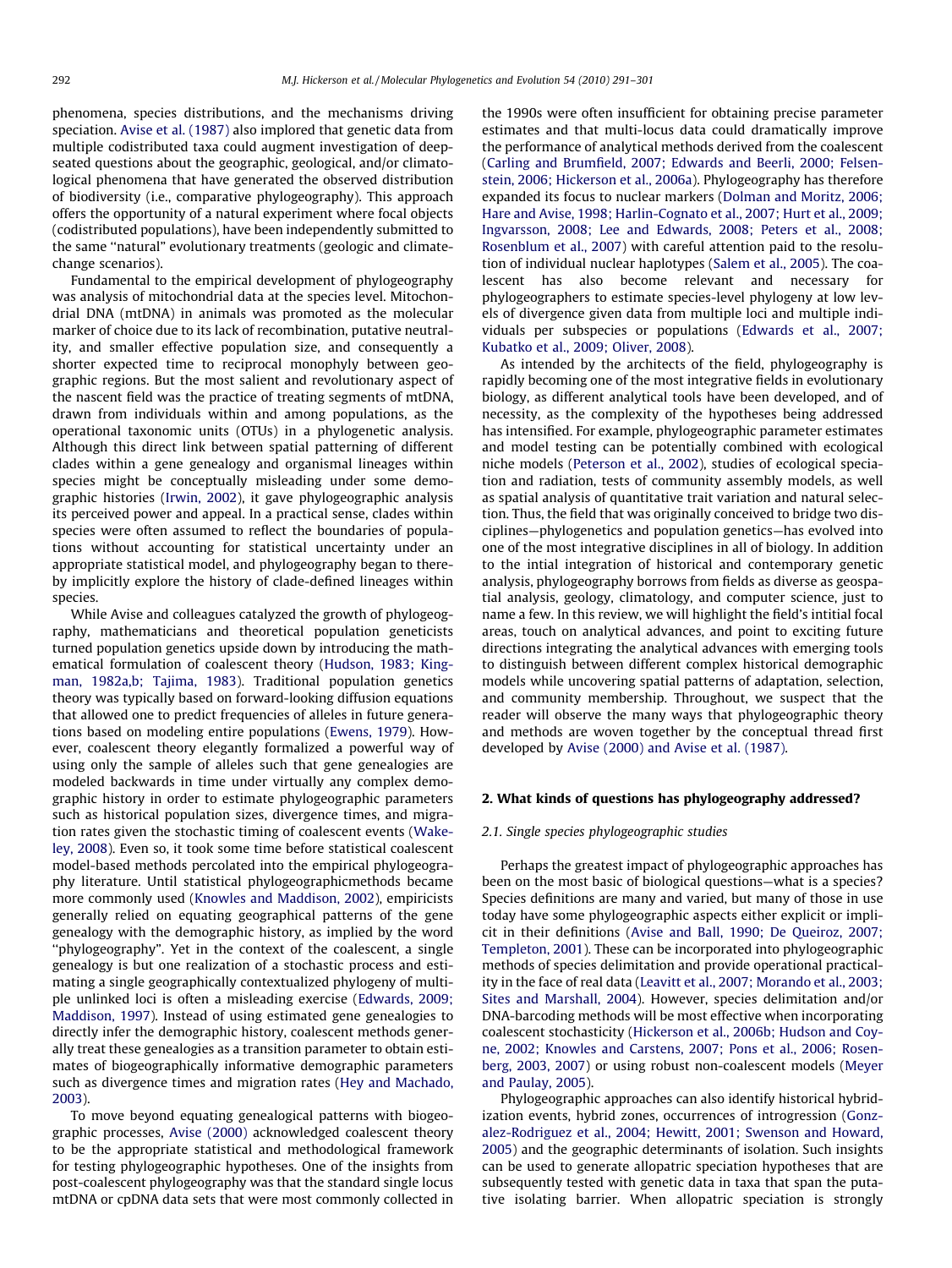supported, new methods have been developed to test alternative allopatric speciation models such as peripatric speciation, colonization or vicariance [\(Hickerson and Meyer, 2008](#page-8-0)) or vicariance with recurrent migration [\(Hey and Nielsen, 2004](#page-7-0)).

#### 2.2. Multi-species phylogeographic studies

By comparing historical patterns of gene flow and divergence among species that overlap in time and space, comparative phylogeography has helped elucidate the relative influence of shared earth history events on current patterns of biodiversity. Although Pleistocene climatic oscillations have been implicated as important contributors to allopatric divergence ([Jordan, 1905\)](#page-8-0) and range expansion [\(Adams, 1905](#page-6-0)) since the turn of the century, this was also one of the first results in the nascent stages of comparative phylogeographic research [\(Avise et al., 1987](#page-6-0)). Investigations have helped predict range shifts arising from future climate change by allowing insights into the dynamics and persistence of communities during Pleistocene climate cycling ([Hewitt, 2000, 1996\)](#page-7-0). While some tropical communities appear stable through historical climate-change cycles ([Moritz et al., 2000\)](#page-8-0), other studies suggest that temperate and boreal communities experienced severe range fluctuations where codistributed taxa ranges shift congruently ([Alsos](#page-6-0) [et al., 2007; Hewitt, 1999](#page-6-0)) or independently [\(Carstens et al.,](#page-7-0) [2005a; McLachlan et al., 2005; Wares and Cunningham, 2001](#page-7-0)) in response to Pleistocene climate cycling.

Some well-developed regional study systems include regions such as the Australian wet tropics ([Schneider et al., 1998](#page-9-0)), southeastern North America [\(Avise et al., 1987; Soltis et al., 2006](#page-6-0)), Baja California ([Leaché et al., 2007; Riddle et al., 2000; Riginos, 2005\)](#page-8-0), the North Atlantic ([Maggs et al., 2008; Olsen et al., 2004](#page-8-0)), the Indo-Pacific coral triangle [\(Barber et al., 2000\)](#page-6-0), the Pacific Northwest of North America ([Brunsfeld et al., 2001; Carstens et al.,](#page-6-0) [2005a\)](#page-6-0), California [\(Lapointe and Rissler, 2005\)](#page-8-0), the Pacific Coast of North America ([Cook et al., 2001; Jacobs et al., 2004\)](#page-7-0), the neotropical rainforests [\(Burney and Brumfield, 2009](#page-6-0)), East Africa ([Fjeldsa and Bowie, 2008](#page-7-0)) and Europe [\(Hewitt, 2000; Weiss and](#page-7-0) [Nuno, 2006](#page-7-0)). Notably, southern hemispheric regions have received much less attention [\(Beheregaray, 2008; Heckman et al., 2007; Vic](#page-6-0)[toriano et al., 2008; Yoder et al., 2005](#page-6-0)). However, a key challenge for comparative phylogeography is the need for developing analytical tools that can be used to evaluate spatial and temporal congruence or incongruence in phylogeographic patterns across multiple species, regardless of the system that these tools are applied to.

Inferences from such regional studies have subsequently helped inform conservation priorities by identifying and delimiting areas with codistributed singular evolutionary histories in order to prioritize geographical units for biological conservation. To date, the operative criteria for defining conservation areas are richness, endemism and phylogenetic diversity ([Brooks et al., 2002; Lamo](#page-6-0)[reux et al., 2006; Orme et al., 2005; Spathelf and Waite, 2007\)](#page-6-0). However, knowledge about where unique evolutionary events or processes occurred have complemented diversity information thereby allowing us to conserve not only extant biodiversity but the processes that generate this diversity [\(Moritz and Faith,](#page-8-0) [1998\)](#page-8-0). Comparative phylogeography thus allows reconstruction of concerted evolutionary changes in codistributed species that have been affected by past climate changes (e.g., glacial and precipitation cycling) in addition to informing conservation planning. This approach will be useful for predicting how climate change will genetically, demographically, and spatially influence regional biodiversity [\(Ferrier and Guisan, 2006; Taberlet and Cheddadi, 2002;](#page-7-0) [Williams et al., 2007](#page-7-0)). So far the applications of comparative phylogeography provide a powerful battery for understanding evolutionary history and strengthening conservation efforts, yet this exciting next phase will require the deployment of powerful coalescent model-based statistical methods.

#### 3. The emergence of model-based methods in phylogeography

#### 3.1. Descriptive phylogeographic inference

In the first wave of phylogeography that coincided with the increased use of the polymerase chain reaction, study conclusions were often directly based on qualitative interpretations of each taxon's single locus gene genealogy such that the shape of phylogenies, the geographic distribution of lineages, and estimated dates of gene tree branching events, could be used directly to infer the demographic history of each taxon. Under this approach, direct interpretations from geographically contextualized gene genealogies (i.e., geographically restricted monophyly = isolation) were often combined with reporting geographically defined summary statistics (i.e., hierarchically partitioned F statistics). For example, estimates of gene flow or divergence times can be obtained from the geographic patterns in a gene genealogy ([Slatkin and Maddi](#page-9-0)[son, 1989](#page-9-0)) or summary statistics that partition genetic differences among and within populations ([Nei and Li, 1979; Wright, 1969\)](#page-8-0). Permutation tests on various summary statistics were also commonly used to test for demographic expansion and/or geographic structuring of genetic variation [\(Excoffier et al., 1992; Fu and Li,](#page-7-0) [1993; Tajima, 1989](#page-7-0)). In combining inference from estimated gene genealogies or gene networks with permutations of spatially-explicit summary statistics, the nested clade phylogeographic analysis (NCPA) became the paradigmadic method associated with this era of phylogeography. By testing for an association of geography and patterns in the gene genealogy, followed by using an inference key to interpret the patterns as being linked with particular historical scenarios [\(Templeton, 1998, 2004\)](#page-9-0), NCPA provided a statistical framework for using gene genealogies to directly infer demographic history. However, coalescent simulation studies from independent researchers have revealed the single locus implementation of this method to be potentially problematic ([Knowles and Maddison, 2002; Panchal and Beaumont, 2007; Petit](#page-8-0) [and Grivet, 2002\)](#page-8-0).

While such simulation testing of NCPA has provoked debate ([Beaumont, 2008b; Garrick et al., 2008; Knowles, 2008; Templeton,](#page-6-0) [2004, 2009a,b\)](#page-6-0), it is also a sign that the field is becoming a more statistically rigorous endeavor and that empiricists are coming to recognize that equating genealogical pattern with demographic and evolutionary processes can lead to over interpretation when ignoring coalescent stochasticity in the data ([Arbogast et al.,](#page-6-0) [2002; Edwards and Beerli, 2000; Irwin, 2002](#page-6-0)). Along these lines, phylogeographic studies are increasingly using simulation-based statistical methods that employ an explicit parameterized coalescent model to estimate parameters as well as test alternative a priori historical hypotheses. In this new wave of studies, the demographic history is not directly interpreted from the gene genealogy and therefore the gene genealogy is not the central point of a phylogeographic analysis. Instead the gene genealogy is a transition variable for connecting data to demographic parameters under an explicit statistical coalescent model [\(Hey and Machado, 2003](#page-7-0)).

#### 3.2. Model-based statistical phylogeographic inference

Using statistical approaches based on coalescent models for parameter estimation and hypothesis testing has been described as statistical phylogeography ([Knowles and Maddison, 2002\)](#page-8-0) and is philosophically consistent with a methodological approach first described by [Chamberlin \(1890\)](#page-7-0) (reprinted 1965). In scientific disciplines that investigate historical events that cannot be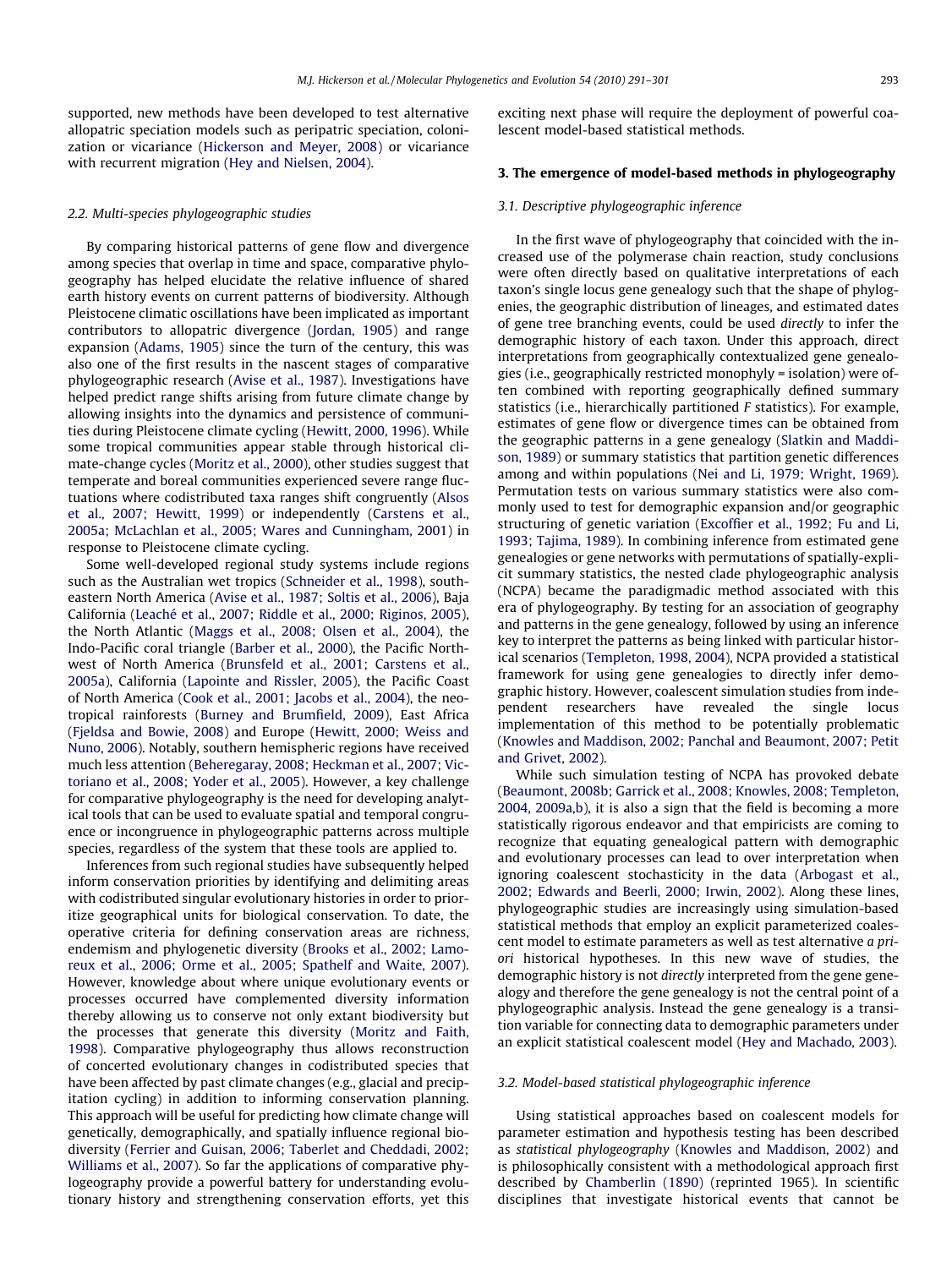observed directly or replicated experimentally, scientists have long proceeded by considering competing hypotheses that serve as separate but plausible explanations for a given phenomenon ([Cham](#page-7-0)[berlin, 1890](#page-7-0) (reprinted 1965)). Under this approach, one hypothesis is identified as more probable relative to others when all available data are more likely under the corresponding model. Chamberlin's epistemological strategy fortuitously dovetails with the statistical phylogeographic approach whereby coalescent theory is used to build statistical models for hypothesis testing under a Bayesian and/or likelihood-based framework. Indeed, under the Bayesian/likelihood-based stratagem each competing hypotheses can be evaluated by fitting the data to each model relative to other models, by way of different decision theoretical methods (e.g., Bayes factors or likelihood ratio tests). Alternatively, under a null hypothesis framework, a model is treated as a null hypothesis whereby the probability of observing data more extreme than the observed data is calculated assuming the null hypothesis is true. Under either approach, any one competing model is never ''true" but instead is a useful approximation that should capture the essential features of a demographic history and is most useful if it is somewhat robust to violation of model assumptions ([Ander](#page-6-0)[son, 2007; Wakeley, 2004](#page-6-0)).

These statistical phylogeographic approaches are greatly strengthened when a wide range of plausible models is considered. One way of informing the choice of plausible models is to generate competing models from external sources of data that provide clues about past populations, including where they were located, when they may have become isolated from other populations, or how they were affected by historical events such as glaciations, mountain orogeny, or habitat perturbation. External sources of data may come from packrat middens ([Cognato et al., 2003\)](#page-7-0), fossils ([Brunhoff et al.,](#page-6-0) [2003\)](#page-6-0), paleo-environmental data [\(Tribsch and Schonswetter, 2003\)](#page-9-0), palynological data [\(Brunsfeld et al., 2001](#page-6-0)) or even ancient DNA ([Barnes et al., 2007; Hadly et al., 2004\)](#page-6-0). However, these types of data are not widely available for all systems, and a more generalized approach to generating hypotheses is useful [\(Richards et al., 2007](#page-9-0)).

Some models are relatively basic. For example, one might want to test two models, model A that posits that extant populations in the focal taxon arose from a single population that persisted since before the last glacial maximum (LGM), and model B that posits that extant populations descended from two isolated populations that both persisted since before the LGM. For example, in South America, different sets of independent evidence argue for two alternative histories. In one hypothesized history, LGM refugia are distributed mainly in the Coastal Range close to the Pacific ([Heusser et al., 1988\)](#page-7-0). In a second hypothesized history suggested by pollen analyses [\(Markgraf et al., 1995\)](#page-8-0), multiple persistent isolated refugia during the LGM were located on both slopes of the Andes, or in fragmented areas within the ice shield [\(Allnutt et al.,](#page-6-0) [1999; Marchelli et al., 1998; Pastorino and Gallo, 2002; Premoli](#page-6-0) [et al., 2000; Premoli, 1997](#page-6-0)).

In one commonly used model-based statistical approach, a summary statistic is calculated from simulated data sets under each model to obtain a distribution of the summary statistic under each respective model. In this scheme, the probabilities of both models are evaluated with respect to the summary statistic calculated from the empirical data [\(Knowles, 2001](#page-8-0)). This simulation-based approach has become a useful method in statistical model-based phylogeography ([Alter et al., 2007; Becquet et al.,](#page-6-0) [2007; Berthier et al., 2006; Boul et al., 2007; Burridge et al.,](#page-6-0) [2008; Carstens et al., 2005a; DeChaine and Martin, 2005; Eckert](#page-6-0) [et al., 2008; Epps et al., 2005; Hickerson and Cunningham, 2005;](#page-6-0) [Knowles, 2001; Mardulyn and Milinkovitch, 2005; Milot et al.,](#page-6-0) [2000; Moya et al., 2007; Nettel and Dodd, 2007; Pavoine and Bailly,](#page-6-0) [2007; Spellman and Klicka, 2006; Steele and Storfer, 2006;](#page-6-0) [Thalmann et al., 2007; Vila et al., 2005; Wilson, 2006\)](#page-6-0).

Another common statistical approach is to assume a single model and estimate parameters under the model using full likelihood/Bayesian approaches that make use of all of the data [\(Beerli](#page-6-0) [and Felsenstein, 2001; Hey and Nielsen, 2004, 2007; Kuhner,](#page-6-0) [2006; Kuhner et al., 1998](#page-6-0)). However, these full likelihood-based methods become intractable for complex phylogeographic models that contain many demographic parameters. Fortunately, there are model-based statistical approaches that circumvent this problem, such as composite likelihood which treats polymorphic site as unlinked and calculates the likelihood function accordingly ([Nielsen](#page-8-0) and [Beaumont,](#page-8-0) 2009).

Another promising family of methods called approximate Bayesian computation (ABC) circumvents this problem by bypassing the computational difficulties of calculating the likelihood functions [\(Beaumont et al., 2002; Pritchard et al., 1999](#page-6-0)). These ''likelihood-free" ABC methods can approximate the posterior distribution of parameters thereby accomplishing estimation of parameters under an array of complex biogeographic scenarios by simulating data from a coalescent model using parameter values that are randomly drawn from the prior distribution ([Chan](#page-7-0) [et al., 2006; Cornuet et al., 2008; Estoup et al., 2004; Excoffier](#page-7-0) [et al., 2005; Jobin and Mountain, 2008](#page-7-0)). Here, the posterior is approximated from simulated data sets that most closely match the observed data set using sets of summary statistics that are identically calculated from each.

The added flexibility and power of ABC is that one can also use it for hypothesis testing in addition to parameter estimation by treating a set of models as a categorical discrete parameter that is estimated such that model testing and parameter estimation are achieved at the same time [\(Beaumont, 2008a; Carnaval et al.,](#page-6-0) [2009; Fagundes et al., 2007; François et al., 2008; Hickerson and](#page-6-0) [Meyer, 2008; Verdu et al., 2009\)](#page-6-0). While the computational shortcut in ABC does not make total use of the data and usually requires choosing summary statistics that are informative about parameters of interest ([Sousa et al., 2009](#page-9-0)) as well as choosing how to combine summary statistics ([Hamilton et al., 2005](#page-7-0)), side-stepping the need for an explicit likelihood frees up the practitioner to use sufficiently complex historical demographic models.

#### 3.3. Comparative phylogeographic inference

Achieving comparative phylogeography's central goals of testing hypotheses about how abiotic and/or ecological processes drive evolution within whole communities [\(Arbogast and Kenagy, 2001;](#page-6-0) [Avise, 2000; Bermingham and Moritz, 1998\)](#page-6-0), methods for analysis are being developed that go beyond interpreting results from multiple single taxon analyses. One method statistically estimates levels of topological congruence across taxa and then assembles the genetic datasets from different taxa into a single supertree depicting geographic linkages ([Lapointe and Rissler, 2005\)](#page-8-0). This tree can then be tested against potential drivers of lineage divergence (e.g., climate) to determine what factors are correlated with concordant genetic breaks.

Another method that is both coalescent model-based and combines intra-specific data sets into a single analysis is an ABC methods that employs a hierarchical Bayesian model [\(Hickerson et al.,](#page-8-0) [2006c\)](#page-8-0). Hierarchical Bayesian models have been used with ABC to incorporate mutation rate variation across loci [\(Excoffier et al.,](#page-7-0) [2005; Pritchard et al., 1999\)](#page-7-0), and now this strategy has been used to allow for variability in demographic parameters across taxa with a hyper-prior. In this case, each taxon's demographic parameters are drawn from a prior that is itself conditional on a hyper-prior. This allows estimating the degree of congruence across taxa in these demographic sub-parameters (e.g., level of congruence in divergence times or effective population sizes) and/or estimating the degree of congruence in historical demographic models (e.g.,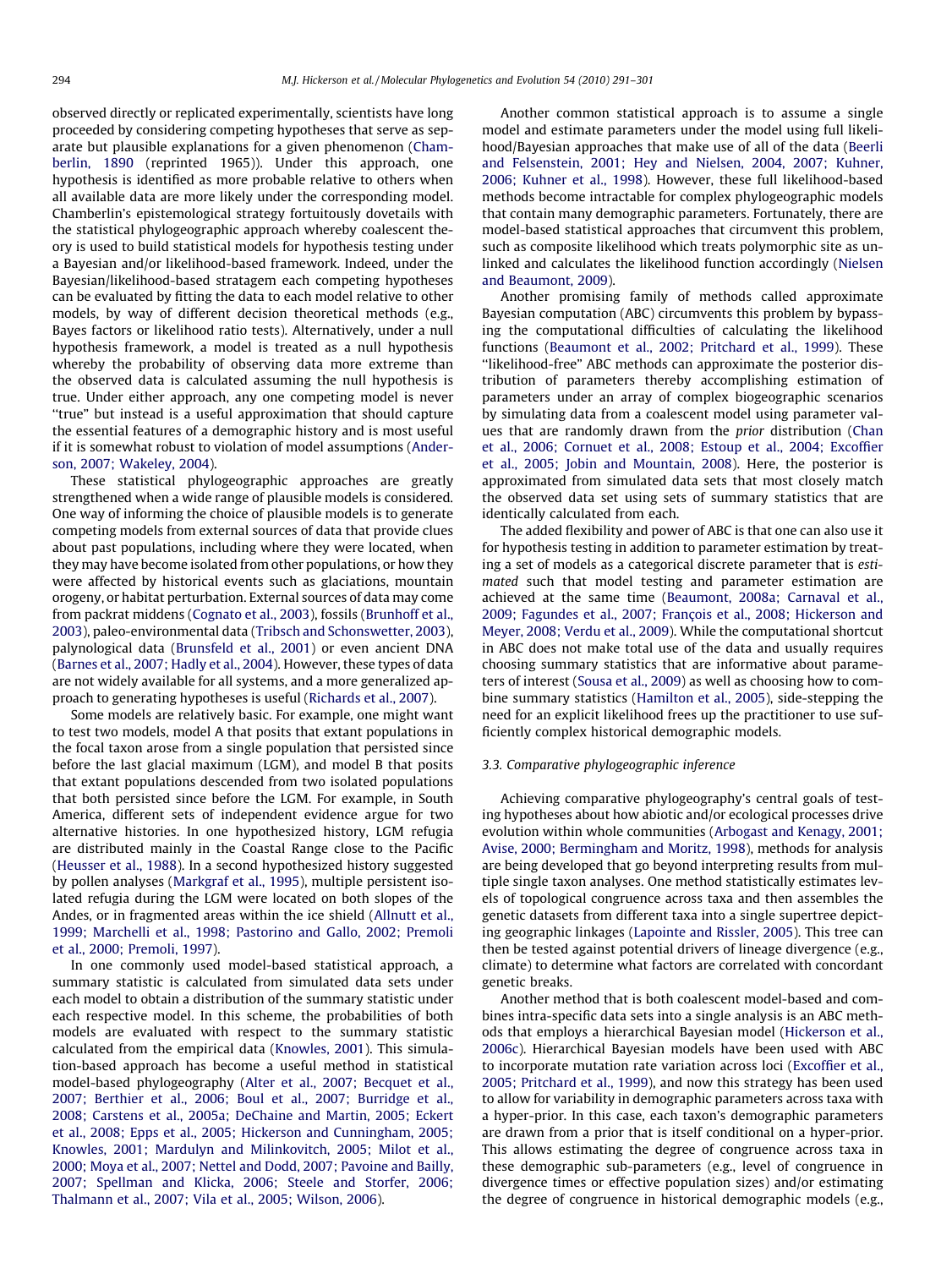vicariance vs dispersal) via posterior estimates of hyper-parameters ([Hickerson and Meyer, 2008\)](#page-8-0) and hyper-posterior Bayes factors ([Kass and Raftery, 1995\)](#page-8-0). Thus hyper-parameter estimates can inform us about biogeographic processes across taxa while demographic parameters are allowed to vary independently within each codistributed taxon.

Comparative phylogeographic ABC methods are in their infancy, yet have so far been used to test for simultaneous divergence times across codistributed taxa in a variety of biogeographic settings ([Hickerson et al., 2006c; Leaché et al., 2007; Topp and Winker,](#page-8-0) [2008; Voje et al., 2009\)](#page-8-0). They have also been used to test for congruence in biogeographic scenarios across taxa such as vicariance or colonization in multiple gastropod taxa that span large portions of the Pacific ocean ([Hickerson and Meyer, 2008](#page-8-0)) as well as testing for congruence in forest refugia models across multiple frog taxa distributed along the South American coastal forest ([Carnaval et al., 2009\)](#page-7-0).

# 4. Future directions for integrative comparative phylogeography

#### 4.1. Ecological niche models

Integrating phylogeography with species range distribution models (i.e., ecological niche models; ENM; see glossary) is showing enormous promise for elucidating how isolation, speciation, and selection are directly or indirectly linked to abiotic factors ([Kozak](#page-8-0) [et al., 2008](#page-8-0)). If environmental factors are implicated in divergence and speciation, such integration can aide in species delineation ([Bond and Stockman, 2008; Raxworthy et al., 2007; Rissler and](#page-6-0) [Apodaca, 2007](#page-6-0)) and testing models of niche conservatism and niche divergence ([Losos, 2008; Warren et al., 2008](#page-8-0)). Another useful application has been to compare phylogeographic historical parameter estimates with ancestral area predictions obtained from contemporary and paleo-ENMs ([Hugall et al., 2002; Peterson and Nyári, 2007;](#page-8-0) [Richards et al., 2007; Ruegg and Hijmans, 2006](#page-8-0)).

Comparative phylogeographic studies are starting to use ENMs from multiple taxa. At first such studies compared paleo-ENMs with phylogeographic parameter estimates across codistributed taxa to evaluate the extent to which codistributed taxa are spatially and temporally concordant. In one of the first of these integrative studies, Carstens and colleagues found that divergence time estimates were similar in a vole and a willow, which the authors attributed to a similar historic distribution and a shared response to climatic change at the end of the Pleistocene [\(Carstens](#page-7-0) [et al., 2005a\)](#page-7-0). However, the paleo-ENM models for these two taxa were markedly different suggesting recent niche divergence ([Car](#page-7-0)[stens and Richards, 2007](#page-7-0)). Another such study compared paleo-ENMs with phylogeographic inferences from 20 intra-specific mammal and bird studies from North America and found that 14 out of 20 inferences of late Pleistocene refugia were spatially correlated with inferences from ENM models [\(Waltari et al., 2007\)](#page-10-0). There is also promise in using hierarchical ABC models to explicitly combine comparative phylogeographic data sets with ENM predictions. One such study did this to test environmental niche model predictions that three codistributed frog taxa co-expanded from putative coastal forest refugia after the LGM [\(Carnaval et al.,](#page-7-0) [2009](#page-7-0)). In this case, the paleo-ENMs were directly used to construct an a priori model such that Bayesian hypothesis testing was used to compare the fit of the genetic data relative to an alternative historic demographic model across all three taxa. Another promising direction will be the development of spatially-explicit coalescent models for more direct integration between ENMs and phylogeographic inference [\(Barton et al., 2009; Currat et al., 2004](#page-6-0)).

Nonetheless, it important to acknowledge that paleo-ENMs only predict the potential ranges under the assumption of niche conservatism [\(Araújo and Guisan, 2006](#page-6-0)), and therefore model-based phylogeographic inference can be a way to test competing ancestral range predictions constructed under the alternative assumptions of niche stasis and niche liability. Although ENMs are a recently developed application with various sources of error ([Araújo and](#page-6-0) [Guisan, 2006; Lozier et al., 2009; Stockwell and Peterson, 2002\)](#page-6-0), this enterprise is rapidly advancing and we are bound to see important advances in the near-future.

## 4.2. Studies of natural selection

Although studies of natural selection could be integral to phylogeographic inference, they are usually omitted, perhaps due to the field's early emphasis on neutral genetic variation and many of the subsequent analytical approaches that were developed around such assumptions. However, it is clear that selection plays a central role in generating biodiversity ([Funk et al., 2006](#page-7-0)), and thus should be an important integrative component in future comparative phylogeographic studies. As genomic data become available for non-model organisms [\(Vera et al., 2008](#page-9-0)), comparative phylogeographic studies will allow identification of different locus-specific divergent selection patterns ([Ellegren and Sheldon,](#page-7-0) [2008; Luikart et al., 2003; MacCallum and Hill, 2006\)](#page-7-0) between pairs of codistributed taxa or taxa that co-occur along the same geographic gradient [\(Bonin et al., 2006; Joost et al., 2007, 2008\)](#page-6-0) while also testing various multi-taxa demographic historical scenarios. This could involve identifying cases of simultaneous expansion into novel environments accompanied by congruent or incongruent patterns of selection or drift across suites of loci ([Gav](#page-7-0)[rilets, 2004](#page-7-0)). Such large-scale analysis involving multiple taxa, multiple individuals and 100's of loci will indeed bring serious analytical challenges ranging from data management to testing complex highly parameterized models of selection and demography, yet methodological advances such as ABC or composite likelihood should allow such studies to be tractable in the near-future [\(Niel](#page-8-0)[sen and Beaumont, 2009\)](#page-8-0).

There are also now substantial opportunities to integrate studies of natural selection via population genomics and multi-species phylogeography with studies of quantitative genetics ([Stinch](#page-9-0)[combe and Hoekstra, 2008](#page-9-0)). By comparing variation in quantitative traits with neutral genetic variation ([Falconer and Mackay, 1996\)](#page-7-0), and incorporating classic quantitative genetics experiments ([Wright, 1943](#page-10-0)) drawing from populations across their geographic ranges and environmental gradients, investigators have another means of detecting selection in a biogeographic context. This could not only include using direct comparisons of quantitative trait variation with neutral genetic variation using Qst—Fst comparisons ([McKay and Latta, 2002](#page-8-0)), but also include looking at eco-physiological trait differentiation and selection across geographic or climatic gradients ([Cavender-Bares, 2007; Dudley, 1996; Etterson, 2008,](#page-7-0) [2004; Wright and Stanton, 2007\)](#page-7-0). Looking further ahead, modelbased phylogeographic inference tools can be used to relate divergence times and migration with levels of ecologically driven selection at genetic loci and quantitative traits. Furthermore, ENMs can be used to quantify and test for environmental divergence between pairs of taxa that are hypothesized to have undergone divergent selection at quantitative traits, genetic loci as well as geographic isolation ([Nakazato et al., 2008; Warren et al., 2008](#page-8-0)).

#### 4.3. Ecological speciation

Not only should researchers be able to uncover the genetic determinants of species boundaries ([Orr et al., 2004](#page-9-0)) using genetic markers believed to be associated with reproductive isolation ([Palopoli and Wu, 1994; Wu and Davis, 1993\)](#page-9-0), there is now great promise for comparative phylogeographic studies to unravel pro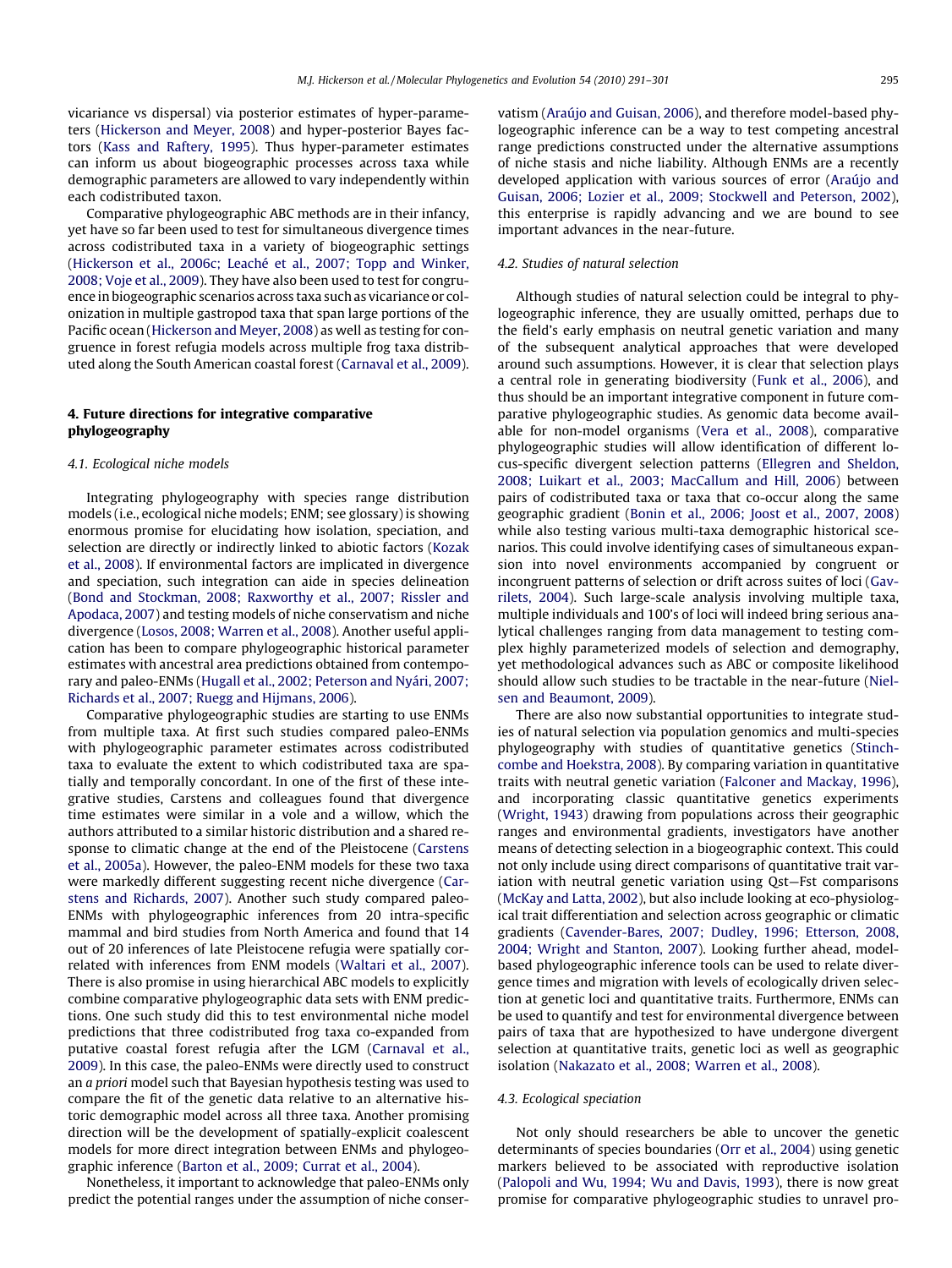cesses behind ecologically driven speciation [\(Funk et al., 2006;](#page-7-0) [Mendelson and Shaw, 2005; Rundle and Nosil, 2005; Schluter,](#page-7-0) [2000\)](#page-7-0) and the genomic basis of selection driving these patterns of ecological speciation ([Egan et al., 2008; Rogers and Bernatchez,](#page-7-0) [2007; Scluter, 2009; Wood et al., 2008\)](#page-7-0). A 'unified framework' for testing ecological speciation hypotheses can be deployed using divergence time estimates across sister taxon-pairs ([Funk, 1998;](#page-7-0) [Nosil et al., 2009](#page-7-0)). Ecologically driven selection is widely found in nature, yet cases that entail full reproductive isolation are less common and depend on either the strength of the divergent selection at single traits or the number of traits at which selection is acting [\(Nosil et al., 2009\)](#page-9-0). When traits under divergent selection can be identified in multiple sister taxon-pairs that are co-occur along an environmental gradient or have co-expanded into a novel environment, one could use model-based methods such as hierarchical ABC to initially subdivide these sister-pairs into different temporal waves of isolation via colonization and/or geographic expansion ([Leaché et al., 2007\)](#page-8-0). The resulting groupings of taxon-pairs defined by isolation times could then be used within a multiple regression framework to estimate strength of selection at genetic loci, phenotypic traits as well as estimate divergence or stasis at ecological niche dimensions between the sister taxon-pairs.

If timing of isolation is positively correlated with reproductive isolation ([Funk et al., 2006](#page-7-0)), one could then test if timing of isolation is also correlated with the multifarious selection hypothesis where the completeness of reproductive isolation is positively correlated with the numbers of loci subject to selection [\(Seehausen](#page-9-0) [et al., 2008\)](#page-9-0). Alternatively, one could test if the time since isolation or subsequent gene flow is correlated with the magnitude of selection at single genetic loci across taxon-pairs and thereby more consistent with the ''stronger selection" hypothesis ([Nosil et al., 2009\)](#page-9-0). Furthermore, if subsequent gene flow rather then time is positively correlated with the magnitude of selection, then stronger selection with reinforcement can be implicated across a subset of taxonpairs ([Hoskin et al., 2005; Howard, 1993\)](#page-8-0). These inferences of ecological speciation, selection and timing of isolation could then be compared to estimates of divergence along an array of environmental gradients or ecological niche dimensions using ENMs ([Ko](#page-8-0)[zak and Wiens, 2007; Seehausen et al., 2008; Warren et al., 2008\)](#page-8-0).

# 4.4. Integrating comparative phylogeography with studies of community assembly

One of the original objectives of comparative phylogeography was to resolve deep-seated questions about how climate change drives community assembly and evolution within whole biotas ([Avise et al., 1987](#page-6-0)). Although inter-specific phylogenetic data is increasingly being used to address questions of community assembly [\(Cavender-Bares et al., 2009; Emerson and Gillespie, 2008; Ja](#page-7-0)[bot and Chave, 2009; McPeek, 2008; Vamosi et al., 2009; Webb](#page-7-0) [et al., 2002\)](#page-7-0), using comparative phylogeographic data for such purposes has so far been handicapped because such studies rarely involve more than a handful of codistributed taxa. However, comparative phylogeographic datasets are bound to have explosive growth as collecting DNA sequence data across a wide diversity of taxa will soon scale up to the level of comprehensive ecosystem sampling. Such ''community-scale" comparative phylogeographic data sets could potentially test classic biogeographic hypotheses (e.g., vicariance versus dispersal) at the community level [\(Carl](#page-7-0)[quist, 1966; Rosen, 1978\)](#page-7-0), as well as test controversial and fundamental hypotheses of community assembly such as Hubbell's neutral theory [\(Hubbell, 2001](#page-8-0)), Tilman's stochastic competitive assembly model ([Tilman, 2004](#page-9-0)), and Diamond's niche assembly rules ([Diamond, 1975; Gotelli and McCabe, 2002\)](#page-7-0). As comparative phylogeographic datasets grow to include >100 codistributed taxon-pairs, the computational advantages of the hierarchical ABC approach will be well suited to test community assembly models that are explicitly defined by temporal patterns of dispersal and speciation. Although species interactions may not be explicitly incorporated into such tets of community assembly models, hierarchical ABC could allow combining summary statistics from simulated phylogeographic data, phylogenetic data and species abundance data [\(Jabot and Chave, 2009](#page-8-0)) to estimate parameters under various community assembly models as well as compare the relative likelihoods of these models. Another promising approach for potentially integrating comparative phylogeography with studies of community assembly is using fossil pollen data. One study used this approach to infer historical range expansion of major tree species after the last North American glaciation to understand the rate at which species can move in response to climate change and the extent to which communities reassemble after disturbance ([McLachlan et al., 2005\)](#page-8-0). Finally, researchers will be able to combine these inferences with studies of selection, reproductive isolation, phenotypic evolution as well as inferences of niche conservatism and niche evolution using ENMs.

### 4.5. Empirical systems

Given this exciting opportunity to co-estimate divergent selection patterns and demographic histories across codistributed nonmodel taxa, what are some candidate empirical systems? In the same way that ''model organisms" were carefully chosen for whole genomes, there are a plethora of interesting ''model communities" that stand to benefit from this new wave in comparative phylogeography. At the broadest scale, such techniques could be deployed to investigate how latitudinal patterns in biodiversity arise. Selection driven by environmental gradients has been implicated as the cause of biogeographic diversity patterns in the tropics ([Moritz](#page-8-0) [et al., 2000\)](#page-8-0) and using emerging genomic tools for comparative phylogeography will provide a means to better test this controversial hypothesis as well as examine how selection drives biodiversity patterns in temperate regions that have experience cyclical range expansions throughout the Pleistocene. Such studies will be critical for identifying and preserving geographic patterns of endemism [\(Crandall et al., 2000; Moritz, 2002](#page-7-0)), just as determining whether populations are differentially adapted is an important issue in conservation biology and restoration ecology [\(McKay et al.,](#page-8-0) [2005; Wilkinson, 2001\)](#page-8-0). For instance, the geography of adaptive genetic variation may be more relevant for the conservation of locally adapted ecotypes than that of neutral variation ([Conover](#page-7-0) [et al., 2006\)](#page-7-0).

These new model-based comparative phylogeographic techniques could also be used to test patterns of co-speciation in multiple taxon-pairs of plant hosts and their insect mutualists or parasites. For example, phylogenetic data from multiple western Palearctic oak and gallwasp species suggests that host parasite relations are persistent and ancient ([Stone et al., 2009\)](#page-9-0), and hierarchical ABC methods could be used to estimate temporal patterns of Pleistocene co-expansion from Asian into Europe. Subsequently, one could further investigate how timing of expansion in the host and parasite taxon-pairs relates to levels of selection, numbers of loci under selection, phenotypic divergence, and divergence along ecological niche dimensions. In studies of ecological speciation, excellent empirical systems for deploying hierarchical ABC methods to control for time when uncovering processes behind the ecological, physiological and environmental factors behind adaptive divergence and reproductive isolation include Andean tomato species ([Nakazato et al., 2008](#page-8-0)), stickleback stream-lake and oceanfreshwater taxon-pairs [\(Hendry and Taylor, 2004\)](#page-7-0), Trinidadian guppies ([Crispo et al., 2006\)](#page-7-0), sister-pairs of walking-sticks living on different host plants ([Nosil, 2007\)](#page-9-0), African cichlids [\(Seehausen](#page-9-0)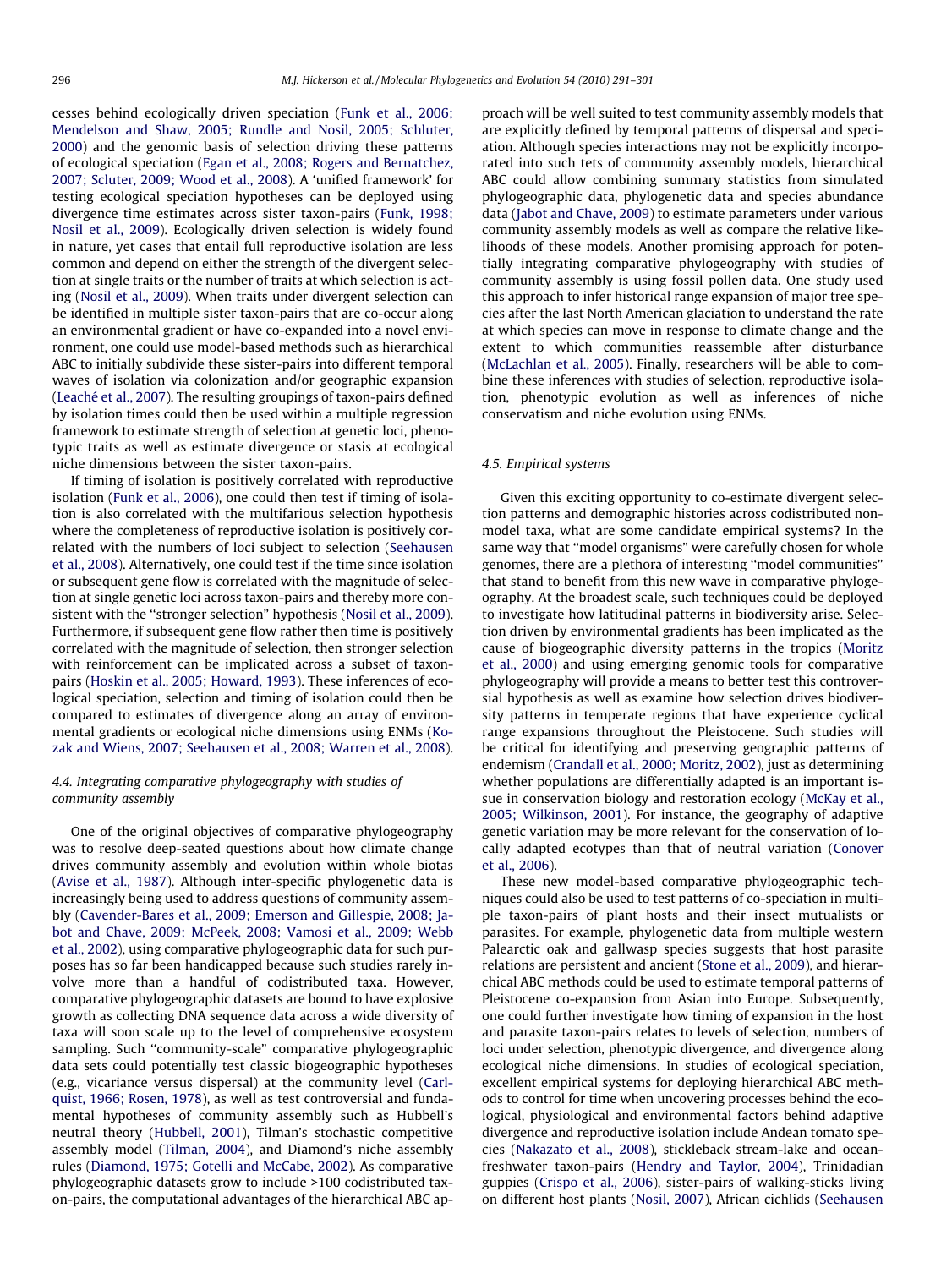<span id="page-6-0"></span>[et al., 2008\)](#page-9-0), Gambusia fishes ([Langerhans et al., 2007\)](#page-8-0) and Heliconius butterflies ([Jiggins et al., 2004](#page-8-0)).

## 5. Conclusion

Nearly 10 years after Avise (2000) and 20 years after Avise et al. (1987), phylogeography is entering a new and exciting phase. With regard to data analysis, the field is rapidly moving from descriptive methods and into using coalescent models for parameter estimation ([Kuhner, 2008\)](#page-8-0), a priori model testing (Beaumont, 2008a; Carstens et al., 2005b; Fagundes et al., 2007), the estimation of spatially-explicit demographic histories [\(Lemmon and Moriarty](#page-8-0) [Lemmon, 2008\)](#page-8-0), and testing for temporal and/or spatial congruence across codistributed taxa ([Carnaval et al., 2009; Hickerson](#page-7-0) [et al., 2006c\)](#page-7-0). Concurrent with these methodological advances will be new ways to visualize phylogeographic data ([Kidd and Ritchie,](#page-8-0) [2006](#page-8-0)), a rapid growth in genomic phylogeographic data ([Townsend](#page-9-0) [et al., 2008; Vera et al., 2008\)](#page-9-0), expansion of taxa included in comparative phylogeographic data sets (Avise, 2008) as well as advances allowing analysis of ancient DNA [\(Hofreiter, 2008](#page-8-0)) such that researchers can potentially resolve if humans were the causal agents in the extinction of large mammals at the last glacial maximum rather than climate changes (Barnes et al., 2007).

Nonetheless, deciding which set of models to evaluate and use for parameter estimation remains to be a substantial challenge given the bewildering number of possible histories underlying any phylogeographic data set. Moreover, recent understanding of Pleistocene and Holocene climatic history suggests short-lived and extreme climate fluctuations with consequent cyclical changes of habitat suitability occurred with high frequency on timescales of centuries and millennia ([Ditlevsen et al., 1996; Mayewski et al.,](#page-7-0) [2004](#page-7-0)). Although phylogeographic models incorporating sufficient spatial complexity and frequency of these recurrent range expansions/contractions will require further analytical innovations, the rapid development of flexible methods should rise to the task. However, it should be recognized that tools for complex modelbased inference that can be easily used by empiricists such as DIY-ABC [\(Cornuet et al., 2008\)](#page-7-0) is presently limited by the paucity of software packages.

Coinciding with these methodological advances is the explosion of opportunities for integrating comparative phylogeographic data with other fields that are also rapidly advancing. This includes ENMs [\(Waltari et al., 2007\)](#page-10-0), spatial analysis of genomic signatures in natural selection ([Joost et al., 2007](#page-8-0)), spatial analysis of morphological and functional trait evolution, studies of ecological speciation [\(Scluter, 2009](#page-9-0)), and studies of community assembly that make use of ABC ([Jabot and Chave, 2009](#page-8-0)). With this potential interdisciplinary synthesis, comparative phylogeography is poised to achieve what Avise and colleagues originally envisioned - resolving deep-seated puzzles about how climate, geography, and ecological interactions determine and interact with community composition and evolution.

### Acknowledgments

We thank J.W. Sites, and the organizers of a catalysis meeting at the National Evolutionary Synthesis Center (NESCent) NSF #EF-0423641 on Patagonia Phylogeography as well as thank M. Baker, T. Demos, K. Ilves, L. Knowles, A. Vogler and an anonymous reviewer for making constructive suggestions. This work was partly supported by the National Science Foundation's (NSF) Partnerships in International Research and Education (PIRE) OISE 0530267 awarded to J. Johnson and Proyecto Fondecyt 1090664 awarded to P.F. Victoriano.

## References

- Adams, C.C., 1905. The postglacial dispersal of the North American biota. Biol. Bull. 9, 53–71.
- Allnutt, T.R., Newton, A.C., Lara, A., Premoli, A., Armesto, J.J., Vergara, R., 1999. Genetic variation in Fitzroya cupressoides (alerce), a threatened South American conifer. Mol. Ecol. 8, 975–987.
- Alsos, I.G., Eidesen, P.B., Ehrich, D., Skrede, I., Westergaard, K., Jacobsen, G.H., Landvik, J.Y., Taberlet, P., Brochmann, C., 2007. Frequent long-distance plant colonization in the changing Arctic. Science 316, 1606–1609.
- Alter, S.E., Rynes, E., Palumbi, S.R., 2007. DNA evidence for historic population size and past ecosystem impacts of gray whales. Proc. Natl. Acad. Sci. USA 104, 15162–15167.
- Anderson, D.R., 2007. Model Based Inference in the Life Sciences: A Primer on Evidence. Springer, New York.
- Araújo, M.B., Guisan, A., 2006. Five (or so) challenges for species distribution modeling. J. Biogeogr. 33, 1677–1688.
- Arbogast, B.S., Kenagy, G.J., 2001. Comparative phylogeography as an integrative approach to historical biogeography. J. Biogeogr. 28, 819–825.
- Arbogast, B.S., Edwards, S.V., Wakeley, J., Beerli, P., Slowinski, J.B., 2002. Estimating divergence times from molecular data on phylogenetic and population genetic timescales. Annu. Rev. Ecol. Syst. 33, 707–740.
- Avise, J.C., 2000. Phylogeography: The History and Formation of Species. Harvard University Press, Cambridge.
- Avise, J.C., 2008. Phylogeography: retrospect and prospect. J. Biogeogr. 36, 3–15.
- Avise, J.C., Ball Jr., M.R., 1990. Principles of geneological concordance in species concepts and biological taxonomy. In: Futuyma, D.J., Antonovics, J. (Eds.), Oxford Surveys in Evolutionary Biology. Oxford University Press, Oxford, pp. 45–67.
- Avise, J.C., Arnold, J., Ball, R.M., Bermingham, E., Lamb, T., Neigel, J.E., Reeb, C.A., Saunders, N.C., 1987. Intraspecific phylogeography: the mitochondrial DNA bridge between population genetics and systematics. Ann. Rev. Ecol. Syst. 18, 489–522.
- Barber, P.H., Palumbi, S.R., Erdmann, M.V., Moosa, M.K., 2000. Biogeography—a marine Wallace's line? Nature 406, 692–693.
- Barnes, I., Shapiro, B., Kuznetsova, T., Sher, A., Guthrie, D., Lister, A., Thomas, M.G., 2007. Genetic structure and extinction of the woolly mammoth Mammuthus primigenius (Blum.). Curr. Biol. 17, 1072–1075.
- Barton, N.H., Etheridge, A.M., Veber, A., 2009. A new model for evolution in a spatial continuum. arXiv arXiv:0904.0210v1.
- Beaumont, M.A., 2008a. Joint determination of topology, divergence time and immigration in population trees. In: Matsumura, S., Forster, P., Renfrew, C. (Eds.), Simulations, Genetics and Human Prehistory. McDonald Institute for Archaeological Research, Cambridge, pp. 135–154.
- Beaumont, M.A., 2008b. On the validity of nested clade phylogeographical analysis. Mol. Ecol. 17, 2563–2565.
- Beaumont, M.A., Zhang, W., Balding, D.J., 2002. Approximate Bayesian computation in population genetics. Genetics 162, 2025–2035.
- Becquet, C., Patterson, N., Stone, A.C., Przeworski, M., Reich, D., 2007. Genetic Structure of Chimpanzee Populations. PLoS Genet. 3, e66. doi: [10.1371/](http://dx.doi.org/10.1371/journal.pgen.0030066) [journal.pgen.0030066](http://dx.doi.org/10.1371/journal.pgen.0030066).
- Beerli, P., Felsenstein, J., 2001. Maximum likelihood estimation of a migration matrix and effective population sizes in n subpopulations by using a coalescent approach. Proc. Natl. Acad. Sci. USA 98, 4563–4568.
- Beheregaray, L.B., 2008. Twenty years of phylogeography: the state of the field and the challenges for the Southern Hemisphere. Mol. Ecol. 17, 3754–3774.
- Bermingham, E., Moritz, C., 1998. Comparative phylogeography: concepts and applications. Mol. Ecol. 7, 367–369.
- Berthier, P., Excoffier, L., Ruedi, M., 2006. Recurrent replacement of mtDNA and cryptic hybridization between two sibling bat species Myotis myotis and Myotis blythii. Proc. R. Soc. B 273, 3101–3109.
- Bond, J., Stockman, A., 2008. An integrative method for delimiting cohesion species: finding the population-species interface in a group of Californian trapdoor spiders with extreme genetic divergence and geographic structuring. Syst. Biol. 57, 628–646.
- Bonin, A., Taberlet, P., Miaud, C., Pompano, F., 2006. Explorative genome scan to detect candidate loci for adaptation along a gradient of altitude in the common frog. Mol. Biol. Evol. 23, 773–783.
- Boul, K.E., Funk, W.C., Darst, C.R., Cannatella, D.C., Ryan, M.J., 2007. Sexual selection drives speciation in an Amazonian frog. Proc. R. Soc. B 7, 399–406.
- Brooks, T.M., Mittermeier, R.A., Mittermeier, C.G., Da Fonseca, G.A.B., Rylandas, A.B., Konstant, W.R., Flick, P., Pilgrim, J., Oldfield, S., Magin, G., Hilton-Taylor, C., 2002. Habitat loss and extinction in the hostspots of biodiversity. Conserv. Biol. 16, 909–923.
- Brunhoff, C., Galbreath, K.E., Fedorov, V.B., Cook, J.A., Jaarola, M., 2003. Holartic phylogeography of the root vole (Microtus oeconomus): implications for late Quaternary biogeography of high latitudes. Mol. Ecol. 12, 957–968.
- Brunsfeld, S.J., Sullivan, J., Soltis, D.E., Soltis, P.S., 2001. Comparative Phylogeography of Northwestern North America: A Synthesis. Blackwell Publishing.
- Burney, C.W., Brumfield, R.T., 2009. Ecology predicts levels of genetic differentiation in Neotropical birds. Am. Nat. 174, 358–368.
- Burridge, C.P., Craw, D., Jack, D.C., King, T.M., Waters, J.M., 2008. Does fish ecology predict dispersal across a river drainage divide? Evolution 62, 1484–1499.
- Carling, M.D., Brumfield, R.T., 2007. Gene sampling strategies for multi-locus population estimates of genetic diversity (theta). PLoS One 2, e160. doi: 10.1371/journal.pone.0000160.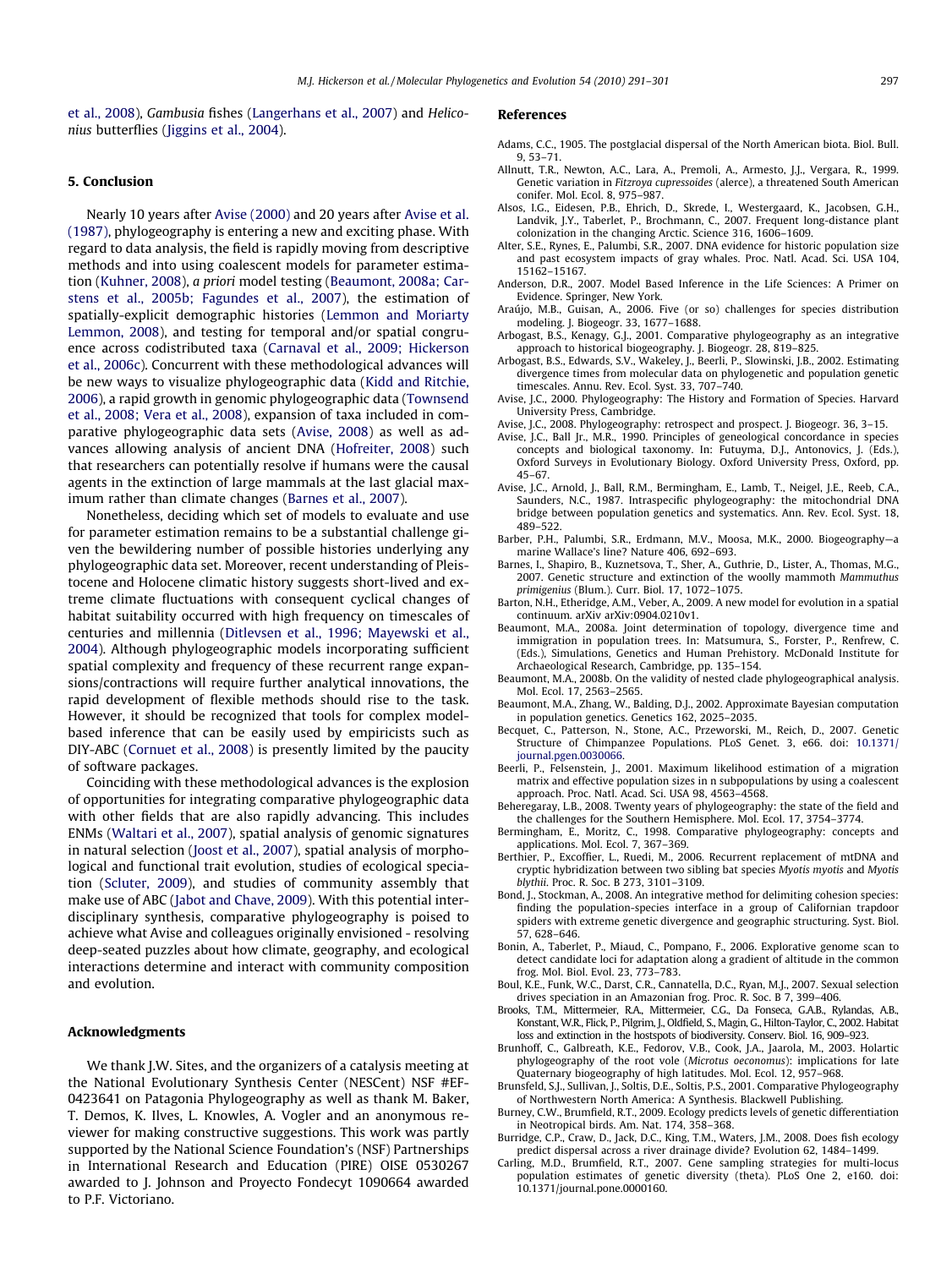<span id="page-7-0"></span>Carlquist, C., 1966. The biota of long-distance dispersal, I: principles of dispersal and evolution. Q. Rev. Biol. 41, 247–270.

Carnaval, A., Hickerson, M.J., Haddad, C.F.B., Rodrigues, M.T., Moritz, C., 2009. Stability predicts genetic diversity in the Brazilian Atlantic Forest Hotspot. Science 323, 785–789.

- Carstens, B.C., Richards, C.L., 2007. Integrating coalescent and ecological niche modeling in comparative phylogeography. Evolution 61, 1439–1454.
- Carstens, B.C., Brunsfeld, S.J., Demboski, J.R., Good, J.D., Sullivan, J., 2005a. Investigating the evolutionary history of the Pacific Northwest mesic forest ecosystem: hypothesis testing within a comparative phylogeographic framework. Evolution 59, 1639–1652.
- Carstens, B.C., Degenhardt, J.D., Stevensen, A.L., Sullivan, J., 2005b. Accounting for coalescent stochasticity in testing phylogeographic hypotheses: modeling Pleistocene population structure in the Idaho Giant Salamander Dicamptodon aterrimus. Mol. Ecol. 14, 255–265.
- Cavender-Bares, J., 2007. Chilling and freezing stress in live oaks (Quercus section Virentes): intra- and interspecific variation in PS II sensitivity corresponds to latitude of origin. Photosynth. Res. 94, 437–453.
- Cavender-Bares, J., Kozak, K., Fine, P., Kembel, S., 2009. The merging of community ecology and phylogenetic biology. Ecol. Lett. 12, 693–715.
- Chamberlin, T.C., 1890. The method of multiple working hypotheses. Science 15, 92–96. Reprinted from: The method of multiple working hypotheses, 148, 754– 759 (1965).
- Chan, Y.L., Anderson, C.N.K., Hadly, E.A., 2006. Bayesian estimation of the timing and severity of a population bottleneck from ancient DNA. PLoS Genet. 2, e59.
- Cognato, A.I., Harlin, A.D., Fisher, M.L., 2003. Genetic structure among Pinyon pine beetle populations (Scolytinae: Ips confusus). Environ. Entomol. 32, 1262– 1270.
- Conover, D.O., Clarke, L.M., Munch, S.B., Wagner, G.N., 2006. Spatial and temporal scales of adaptive divergence in marine fishes and the implications for conservation. Fish Biol. 21, 47.
- Cook, J.A., Bidlack, A.L., Conroy, C.J., Demboski, J.R., Fleming, M.A., Runck, A.M., Stone, K.D., MacDonald, S.O., 2001. A phylogeographic perspective on endemism in the Alexander Archipelago of southeast Alaska. Biol. Conserv. 97, 215–227.
- Cornuet, J.-M., Santos, F., Beaumont, M.A., Robert, C.P., Marin, J.-M., Balding, D.J., Guillemaud, T., Estoup, A., 2008. Inferring population history with DIY ABC: a user-friendly approach to approximate Bayesian computation. Bioinformatics 24, 2713–2719.
- Crandall, K.A., Bininda-Emonds, O.R.P., Mace, G.M., Wayne, R.K., 2000. Considering evolutionary processes in conservation biology. Trends Ecol. Evol. 15, 290– 295.
- Crispo, E., Bentzen, P., Reznick, D.N., Kinnison, M.T., Hendry, A.P., 2006. The relative influence of natural selection and geography on gene flow in guppies. Mol. Ecol. 15, 49–62.
- Currat, M., Ray, N., Excoffier, L., 2004. Splatche: a program to simulate genetic diversity taking into account environmental heterogeneity. Mol. Ecol. Notes 4, 139–142.
- De Queiroz, K., 2007. Species concepts and species delimitation. Syst. Biol. 56, 879– 886.
- DeChaine, E.G., Martin, A.P., 2005. Historical biogeography of two alpine butterflies in the Rocky Mountains: broad-scale concordance and local-scale discordance. J. Biogeogr. 32, 1943–1956.
- Diamond, J.M., 1975. Assembly of species communities. In: Cody, M.L., Diamond, J.M. (Eds.), Ecology and Evolution of Communities. Harvard, Belknap, pp. 342– 444.
- Ditlevsen, P.D., Svensmark, H., Johnsen, S., 1996. Contrasting atmospheric and climatic dynamics of last-glacial and Holocene periods. Nature 379, 810–812.
- Dobzhansky, T.G., 1937. Genetics and the Origin of Species. Columbia University, New York.
- Dolman, G., Moritz, C., 2006. A multilocus perspective on refugial isolation and divergence in rainforest skinks (carlia). Evolution 60, 573–582.
- Dudley, S.A., 1996. Differing selection on plant physiological traits in response to environmental water availability: a test of adaptive hypotheses. Evolution 50, 92–102.
- Eckert, A.J., Tearse, B.T., Hall, B.D., 2008. A phylogeographical analysis of the range disjunction for foxtail pine (Pinus balfouriana, Pinaceae): the role of Pleistocene glaciation. Mol. Ecol. 17, 1983–1997.
- Edwards, S.V., 2009. Is a new and general theory of molecular systematics emerging? Evolution 63, 1–19.
- Edwards, S.V., Beerli, P., 2000. Perspective: gene divergence, population divergence, and the variance in coalescence time in phylogeographic studies. Evolution 54, 1839–1854.
- Edwards, S.V., Liu, L., Pearl, D.K., 2007. High-resolution species trees without concatenation. Proc. Natl. Acad. Sci. USA 104, 5936–5941.
- Egan, S.P., Nosil, P., Funk, D.J., 2008. Selection and genomic differentiation during ecological speciation: isolating the contributions of host association via a comparative genome scan of Neochlamisus Bebbianae leaf beetles. Evolution 62, 1162–1181.
- Ellegren, H., Sheldon, B.C., 2008. Genetic basis of fitness differences in natural populations. Nature 452, 169–175.
- Emerson, B.C., Gillespie, R.G., 2008. Phylogenetic analysis of community assembly and structure over space and time. Trends Ecol. Evol. 23, 619–630.
- Epps, C.W., Palsbøll, P.J., Wehausen, J.D., Roderick, G.K., Ramey II, R.R., McCullough, D.R., 2005. Highways block gene flow and cause a rapid decline in genetic diversity of desert bighorn sheep. Ecol. Lett. 8, 1029–1038.
- Estoup, A., Beaumont, B.A., Sennedot, F., Moritz, C., Cornuet, J.-M., 2004. Genetic analysis of complex demographic scenarios: spatially expanding populations of the cane toad, Bufo marinus. Evolution 58, 2021–2036.
- Etterson, J.R., 2004. Evolutionary potential of Chamaecrista fasciculata in relation to climate change I. Clinal patterns of selection along an environmental gradient in the Great Plains. Evolution 58, 1446–1458.
- Etterson, J., 2008. Evolution in response to climate change. In: Fox, Chuck, Carroll, S.B. (Eds.), Conservation Biology: Evolution in Action. Oxford University Press, New York, pp. 147–165.
- Ewens, W.J., 1979. Mathematical Population Genetics. Springer-Verlag, Berlin.
- Excoffier, L., Smouse, P.E., Quattro, J.M., 1992. Analysis of molecular variance inferred from metric distances among DNA haplotypes: application to human mitochondrial DNA restriction data. Genetics 131, 479–491.
- Excoffier, L., Estoup, A., Cornuet, J.-M., 2005. Bayesian analysis of an admixture model with mutations and arbitrarily linked markers. Genetics 169, 1727– 1738.
- Fagundes, N.J.R., Ray, N., Beaumont, M., Neuenschwander, S., Salzano, F.M., Bonatto, S.L., Excoffier, L., 2007. Statistical evaluation of alternative models of human evolution. Proc. Natl. Acad. Sci. USA 104, 17614–17619.
- Falconer, D.S., Mackay, T.F.C., 1996. Introduction to Quantitative Genetics. Prentice Hall, New York.
- Felsenstein, J., 2006. Accuracy of coalescent likelihood estimates: do we need more sites, more sequences, or more loci? Mol. Biol. Evol. 23, 691–700.
- Ferrier, S., Guisan, A., 2006. Spatial modelling of biodiversity at the community level. J. Appl. Ecol. 43, 393–404.
- Fjeldsa, J., Bowie, R.C.K., 2008. New perspectives on the origin and diversification of Africa's forest avifauna. Afr. J. Ecol. 46, 235–247.
- François, O., Blum, M.G.B., Jakobsson, M., Rosenberg, N.A., 2008. Demographic history of european populations of arabidopsis thaliana. PLoS Genet. 4, e1000075. doi: 1000010.1001371/journal.pgen.1000075.
- Fu, Y.-X., Li, W.-H., 1993. Statistical tests of neutrality of mutations. Genetics 133, 693–709.
- Funk, D.J., 1998. Isolating a role for natural selection in speciation: host adaptation and sexual isolation in Neochlamisus bebbianae leaf beetles. Evolution 52, 1744– 1759.
- Funk, D.J., Nosil, P., Etges, W.J., 2006. Ecological divergence exhibits consistently positive associations with reproductive isolation across disparate taxa. PNAS 103, 3209–3213.
- Garrick, R.C., Dyer, R.J., Beheregaray, L.B., Sunnucks, P., 2008. Babies and bathwater: a comment on the premature obituary for nested clade phylogeographical analysis. Mol. Ecol. 17, 1401–1403.
- Gavrilets, S., 2004. Fitness Landscapes and the Origin of Species. Princeton University Press, Princeton, NJ.
- Gonzalez-Rodriguez, A., Bain, J.F., Golden, J.L., Oyama, K., 2004. Chloroplast DNA variation in the Quercus affinis-Q. Laurina complex in Mexico: geographical structure and associations with nuclear and morphological variation. Mol. Ecol. 13, 3467–3476.
- Gotelli, N.J., McCabe, D.J., 2002. Species co-occurrence. a meta-analysis of J.M. Diamond's assembly rules model. Ecology 83, 2091–2096.
- Hadly, E.A., Ramakrishnan, U., Chan, Y.L., van Tuinen, M., O'Keefe, K., Spaeth, P.A., Conroy, C.J., 2004. Genetic response to climatic change: insights from ancient DNA and phylochronology. PLoS Biol. 2, 1600–1609.
- Hamilton, G., Currat, M., Ray, N., Heckel, G., Beaumont, M., Excoffier, L., 2005. Bayesian estimation of recent migration rates after a spatial expansion. Genetics 170, 409–417.
- Hare, M.P., Avise, J.C., 1998. Population structure in the American Oyster as inferred by nuclear gene genealogies. Mol. Biol. Evol. 15, 119–128.
- Harlin-Cognato, A., Markowitz, T., Wursig, B., Honeycutt, R., 2007. Multi-locus phylogeography of the dusky dolphin (Lagenorhynchus obscurus): passive dispersal via the west-wind drift or response to prey species and climate change? BMC Evol. Biol. 7, 131.
- Heckman, K.L., Hanley, C.L., Rasoloarison, R., Yoder, A.D., 2007. Multiple nuclear loci reveal patterns of incomplete lineage sorting and complex species history within western mouse lemurs (Microcebus). Mol. Phylogen. Evol. 43, 353–367.
- Hendry, A.P., Taylor, E.B., 2004. How much of the variation in adaptive divergence can be explained by gene flow? An evaluation using lake-stream stickleback pairs. Evolution 58, 2319–2331.
- Heusser, C.J., Rabassa, J., Brandant, A., Stuckenrath, R., 1988. Late-Holocene vegetation of the Andean Araucaria region, Province Neuquen, Argentina. Mt. Res. Dev. 8, 53–63.
- Hewitt, G.M., 1996. Some genetic consequences of ice ages, and their role in divergence and speciation. Biol. J. Linn. Soc. 58, 247–276.
- Hewitt, G.M., 1999. Post-glacial re-colonization of European biota. Biol. J. Linn. Soc. 68, 87–112.
- Hewitt, G., 2000. The genetic legacy of the quaternary ice ages. Nature 405, 907– 913.
- Hewitt, G.M., 2001. Speciation, hybrid zones and phylogeography or seeing genes in space and time. Mol. Ecol. 10, 537–549.
- Hey, J., Machado, C.A., 2003. The study of structured populations—new hope for a difficult and divided science. Nat. Rev. Genet. 4, 535–543.
- Hey, J., Nielsen, R., 2004. Multilocus methods for estimating population sizes migration rates and divergence time, with applications to the divergence of Drosophila pseudoobscura and D. persimilis. Genetics 167, 747–760.
- Hey, J., Nielsen, R., 2007. Integration within the Felsenstein equation for improved Markov chain Monte Carlo methods in population genetics. Proc. Natl. Acad. Sci. USA 104, 2785–2790.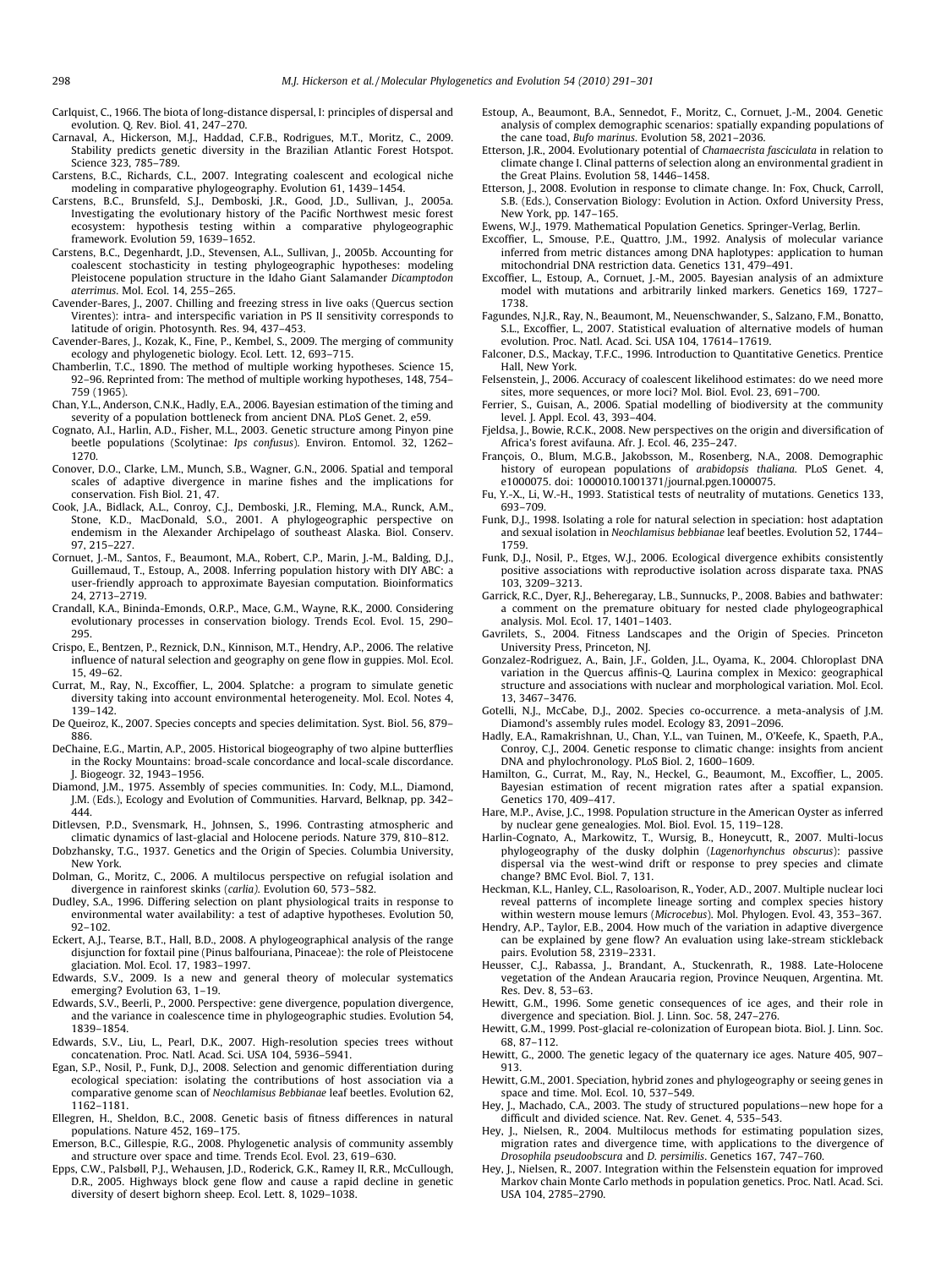- <span id="page-8-0"></span>Hickerson, M.J., Cunningham, C.W., 2005. Contrasting quaternary histories in an ecologically divergent pair of low-dispersing intertidal fish (Xiphister) revealed by multi-locus DNA analysis. Evolution 59, 344–360.
- Hickerson, M.J., Meyer, C., 2008. Testing comparative phylogeographic models of marine vicariance and dispersal using a hierarchical Bayesian approach. BMC Evol. Biol. doi: [10.1186/1471-2148-8-322.](http://dx.doi.org/10.1186/1471-2148-8-322)
- Hickerson, M.J., Dolman, G., Moritz, C., 2006a. Comparative phylogeographic summary statistics for testing simultaneous vicariance across taxon-pairs. Mol. Ecol. 15, 209–224.
- Hickerson, M.J., Meyer, C., Moritz, C., 2006b. DNA-Barcoding will often fail to discover new animal species over broad parameter space. Syst. Biol. 55, 729– 739.
- Hickerson, M.J., Stahl, E., Lessios, H.A., 2006c. Test for simultaneous divergence using approximate Bayesian computation. Evolution 60, 2435–2453.
- Hofreiter, M., 2008. Long DNA sequences and large data sets: investigating the Quaternary via ancient DNA. Q. Sci. Rev. 27, 2586–2592.
- Hoskin, C.J., Higgie, M., McDonald, K.R., Moritz, C., 2005. Reinforcement drives rapid allopatric speciation. Nature 437, 1353–1357.
- Howard, D.J., 1993. Reinforcement: origin, dynamics, and fate of an evolutionary hypothesis. In: Harrison, R.G. (Ed.), Hybrid Zones and the Evolutionary Process. Oxford University Press, New York.
- Hubbell, S.P., 2001. The Unified Neutral Theory of Biodiversity and Biogeography. Princeton University Press, Princeton, NJ.
- Hudson, R.R., 1983. Properties of a neutral model with intragenic recombination. Theor. Popul. Biol. 23, 183–201.
- Hudson, R.R., Coyne, J.A., 2002. Mathematical consequences of the genealogical species concept. Evolution 56, 1557–1565.
- Hugall, A., Moritz, C., Moussalli, A., Stanisic, J., 2002. Reconciling paleodistribution models and comparative phylogeography in the Wet Tropics rainforest land snail Gnarosophia bellendenkerensis (Brazier 1875). Proc. Natl. Acad. Sci. USA 99, 6112–6117.
- Hurt, C., Anker, A., Knowlton, N., 2009. A multilocus test of simultaneous divergence across the Isthmus of Panama using snapping shrimp in the genus Alpheus. Evolution 63, 514–530.
- Ingvarsson, P.K., 2008. Multilocus patterns of nucleotide polymorphism and the demographic history of Populus tremula. Genetics 180, 329–340.
- Irwin, D.E., 2002. Phylogeographic breaks without geographic barriers. Evolution 56, 2383–2394.
- Jabot, F., Chave, J., 2009. Inferring the parameters of the neutral theory of biodiversity using phylogenetic information and implications for tropical forests. Ecol. Lett. 12, 239–248.
- Jacobs, D.K., Haney, T.A., Louie, K.D., 2004. Genes, diversity, and geologic processes on the Pacific coast. Annu. Rev. Earth Planet. Sci. 32, 601–652.
- Jiggins, C.D., Estrada, C., Rodrigues, A., 2004. Mimicry and the evolution of premating isolation in Heliconius melpomene (Linnaeus). J. Evol. Biol. 17, 680– 691.
- Jobin, M.J., Mountain, J.L., 2008. REJECTOR: software for population history inference from genetic data via a rejection algorithm. Bioinformatics 24, 2936–2937.
- Joost, S.A.B., Bruford, M.W., Després, L., Conord, C., Erhardt, G., Taberlet, P., 2007. A spatial analysis method (SAM) to detect candidate loci for selection: towards a landscape genomics approach to adaptation. Mol. Ecol. 16, 3955–3969.
- Joost, S., Kalbermaten, M., Bonin, A., 2008. Spatial analysis method (SAM): a software tool combining molecular and environmental data to identify candidate loci for selection. Mol. Ecol. Resour. 8, 957.
- Jordan, D.S., 1905. The origin of species through isolation. Science 22, 545–562.
- Kass, R.E., Raftery, A., 1995. Bayesian factors. J. Am. Stat. Assoc. 90, 773–795.
- Kidd, D.M., Ritchie, M.G., 2006. Phylogeographic information systems: putting the geography into phylogeography. J. Biogeogr. 33, 1851–1865.
- Kingman, J.F.C., 1982a. On the genealogy of large populations. J. Appl. Probab. 19a, 27–43.
- Kingman, J.F.C., 1982b. The coalescent. Stoch. Process. Appl. 13, 235–248.
- Knowles, L.L., 2001. Did the Pleistocene glaciations promote divergence? Tests of explicit refugial models in montane grasshopprers. Mol. Ecol. 10, 691–702.
- Knowles, L.L., 2008. Why does a method that fails continue to be used? Evolution 62, 2713–2717.
- Knowles, L.L., Carstens, B.C., 2007. Delimiting species without monophyletic gene trees. Syst. Biol. 56, 887–895.
- Knowles, L.L., Maddison, W.P., 2002. Statistical phylogeography. Mol. Ecol. 11, 2623–2635.
- Kozak, K.H., Wiens, J.J., 2007. Climatic zonation drives latitudinal variation in speciation mechanisms. Proc. Biol. Sci. 274, 2995–3003.
- Kozak, K.H., Graham, C.H., Wiens, J.J., 2008. Integrating GIS-based environmental data into evolutionary biology. Trends Ecol. Evol. 23, 141–148.
- Kubatko, L., Carstens, B.C., Knowles, L.L., 2009. Species tree estimation using maximum likelihood for gene trees under coalescence. Bioinformatics. doi: [10.1093/bioinformatics/btp079.](http://dx.doi.org/10.1093/bioinformatics/btp079)
- Kuhner, M.K., 2006. LAMARC 2.0: maximum likelihood and Bayesian estimation of population parameters. Bioinformatics 22, 768–770.
- Kuhner, M.K., 2008. Coalescent genealogy samplers: windows into population history. Trends Ecol. Evol. 24, 86–93.
- Kuhner, M.K., Yamato, J., Felsenstein, J., 1998. Maximum likelihood estimation of population growth rates based on the coalescent. Genetics 149, 429–434.
- Lamoreux, J.F., Morrison, J.C., Ricketts, T.H., Olson, D.M., Dinerstein, E., McKnight, M.W., Shugart, H.H., 2006. Global tests of biodiversity concordance and the importance of endemism. Nature 440, 212–214.
- Langerhans, R.B., Gifford, M.E., Joseph, E.O., Funk, D., 2007. Ecological speciation in gambusia fishes. Evolution 61, 2056–2074.
- Lapointe, F.-J., Rissler, L.J., 2005. Congruence, concensus, and the comparative phylogeography of codistributed species in California. Am. Nat. 166, 290–299.
- Leaché, A., Crews, S.A., Hickerson, M.J., 2007. Did an ancient seaway across Baja California cause community isolation? Biol. Lett. 3, 646–650.
- Leavitt, D.H., Bezy, R.L., Crandal, K.A., Sites Jr., J.W., 2007. Multi-locus DNA sequence data reveal a history of deep cryptic vicariance and habitat-driven convergence in the desert night lizard Xantusia vigilis species complex (Squamata: Xantusiidae). Mol. Ecol. 16, 4455–4481.
- Lee, J.Y., Edwards, S.V., 2008. Divergence across Australia's carpentarian barrier: statistical phylogeography of the red-backed fairy wren (Malurus melanocephalus). Evolution 62, 3117–3134.
- Lemmon, A.R., Moriarty Lemmon, E., 2008. A likelihood framework for estimating phylogeographic history using geographically continuous genetic data. Syst. Biol. 57, 544–561.
- Losos, J.B., 2008. Phylogenetic niche conservatism, phylogenetic signal and the relationship between phylogenetic relatedness and ecological similarity among species. Ecol. Lett. 11, 995–1003.
- Lozier, J.D., Aniello, P., Hickerson, M.J., 2009. Predicting the distribution of Sasquatch in western North America: anything goes with ecological niche modeling. J. Biogeogr. doi: [10.1111/j.1365-2699.2009.02152.x.](http://dx.doi.org/10.1111/j.1365-2699.2009.02152.x)
- Luikart, G., England, P.R., Tallman, D., Jordan, S., Taberlet, P., 2003. The power and promise of population genomics: from genotyping to genome typing. Nat. Rev. Genet. 4, 981–994.
- MacCallum, C., Hill, E., 2006. Being positive about selection. PLoS Biol. 4, 293–295. Maddison, W.P., 1997. Gene trees in species trees. Syst. Biol. 46, 523–536.
- Maggs, C.A., Castilho, R., Foltz, D., Henzler, C., Jolly, M.T., Kelly, J., Olsen, J., Perez, K.E., Stam, W., Väinölä, R., Viard, F., Wares, J., 2008. Evaluating signatures of glacial refugia for North Atlantic benthic marine taxa. Ecology 89, S108–S122.
- Marchelli, P., Gallo, L., Scholz, F., Ziegenhagen, B., 1998. Chloroplast DNA markers reveal a geographical divide across Argentinean southern beech Nothofagus nervosa (Phil.) Dim. et Mil. distribution area. Theor. Appl. Genet. 97, 642–646.
- Mardulyn, P., Milinkovitch, M.C., 2005. Inferring contemporary levels of gene flow and demographic history in a local population of the leaf beetle Gonioctena olivacea from mitochondrial DNA sequence variation. Mol. Ecol. 14, 1641–1653.
- Markgraf, V., McGlone, M., Hope, G., 1995. Neogene paleoenvironmental and paleoclimatic change in southern temperate ecosystems: a southern perspective. Trends Ecol. Evol. 10, 143–147.
- Mayewski, P.A., Rohling, E.E., Stager, J.C., KarlÈn, W., Maasch, K.A., L, D.M., Meyerson, E.A., Gasse, F., van Kreveld, S., Holmgren, K., Lee-Thorp, J., Rosqvist, G., Rack, F., Staubwasser, M., Schneider, R.R., Steig, E.J., 2004. Holocene climate variability. Quat. Res. 62, 243–255.
- Mayr, E., 1963. Animal Species and Evolution. Harvard University Press, Cambridge, MA.
- McKay, J.K., Latta, R.G., 2002. Adaptive population divergence. markers, QTL and traits. Trends Ecol. Evol. 17, 285–291.
- McKay, J.K., Christian, C.E., Harrison, S., Rice, K.J., 2005. How local is local?—A review of practical and conceptual issues in the genetics of restoration. Restor. Ecol. 13, 432–440.
- McLachlan, J.S., Clark, J.S., Manos, P.S., 2005. Molecular indicators of tree migration capacity under rapid climate change. Ecology 86, 2088–2098.
- McPeek, M.A., 2008. The ecological dynamics of clade diversification and community assembly. Am. Nat. 172, E270–E284.
- Mendelson, T.C., Shaw, K.L., 2005. Rapid speciation in an arthropod: the likely force behind an explosion of new Hawaiian cricket species revealed. Nature 433, 375–376.
- Meyer, C.P., Paulay, G., 2005. DNA barcoding: error rates based on comprehensive sampling. PLoS Biol. 3, e422.
- Milot, M., Gibbs, H.L., Hobson, K.A., 2000. Phylogeography and genetic structure of northern populations of the yellow warbler (Dendroica petechia). Mol. Ecol. 9, 667–681.
- Morando, M., Avila, L., Sites Jr., J.W., 2003. Sampling strategies for delimiting species: genes, individuals, and populations in the Liolaemus elongatus-kriegi complex (Squamata: Liolaemidae) in Andean-Patagonian South America. Syst. Biol. 52, 159–185.
- Moritz, C., 2002. Strategies to protect biological diversity and the evolutionary processes that sustain it. Syst. Biol. 51, 238–254.
- Moritz, C., Faith, D., 1998. Comparative phylogeography and the identification of genetically divergent areas for conservation. Mol. Ecol. 7, 419–429.
- Moritz, C., Patton, J.L., Schneider, C.J., Smith, T.B., 2000. Diversification of rainforest faunas: an integrated molecular approach. Annu. Rev. Ecol. Syst. 31, 533–563.
- Moya, O., Contreras-Díaz, H.-G., Oromí, P., Juan, W., 2007. Phylogeography of a ground beetle species in La Gomera (Canary Islands): the effects of landscape topology and population history. Heredity 99, 322–330.
- Nakazato, T., Bogonovich, M., Moyle, L.C., 2008. Environmental factors predict adaptive phenotypic differentiation within and between two wild Andean tomatoes. Evolution 62, 774–792.
- Nei, M., Li, W., 1979. Mathematical model for studying variation in terms of restriction endonucleases. Proc. Natl. Acad. Sci. USA 76, 5269–5273.
- Nettel, A., Dodd, R.S., 2007. Drifting propagules and receding swamps: genetic footprints of mangrove recolonization and dispersal along tropical coasts. Evolution 61, 958–971.
- Nielsen, R., Beaumont, M.A., 2009. Statistical inferences in phylogeography. Mol. Ecol. 18, 1034–1047.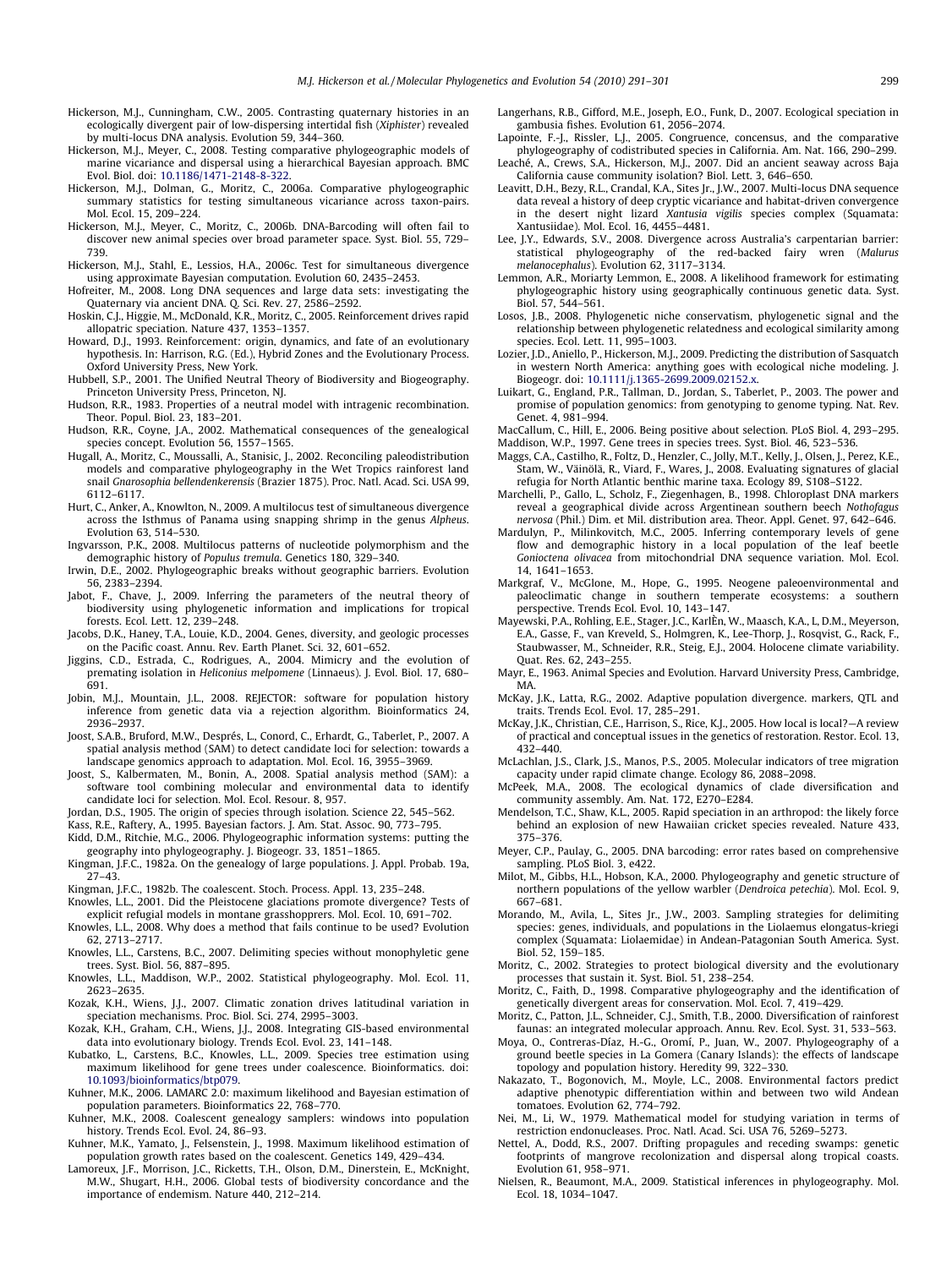<span id="page-9-0"></span>Nosil, P., 2007. Divergent host–plant adaptation and reproductive isolation between ecotypes of Timema cristinae walking-sticks. Am. Nat. 169, 151–162.

Nosil, P., Harmon, L.J., Seehausen, O., 2009. Ecological explanations for (incomplete) speciation. Trends Ecol. Evol. 24, 145–156.

- Oliver, J.C., 2008. AUGIST: inferring species trees while accommodating gene tree uncertainty. Bioinformatics 24, 2932–2933.
- Olsen, J.L., Stam, W.T., Coyer, J.A., Reusch, T.B.H., Billingham, M., Bostrom, C., Calvert, E., Christie, H., Granger, S., La Lumiere, R., Milchakova, N., Oudot-Le Secq, M.P., Procaccini, G., Sanjabi, B., Serrao, E., Veldsink, J., Widdicombe, S., Wyllie-Echeverria, S., 2004. North Atlantic phylogeography and large-scale population differentiation of the seagrass Zostera marina L. Mol. Ecol. 13, 1923–1941.
- Orme, C.D.L., Davies, R.G., Burgess, M., Eigenbrod, F., Pickup, N., Olson, V.A., Webster, A.J., Ding, T., Rasmussen, P.C., Ridgely, R.S., Stattersfield, A.J., Bennett, P.M., Blackburn, T.M., Gaston, K.J., Owens, I.P.F., 2005. Global hotspots of species richness are not congruent with endemism or threat. Nature 436, 1016–1019.
- Orr, H.A., Masly, J.P., Presgraves, D.C., 2004. Speciation genes. Curr. Opin. Genet. Dev. 14, 675–679.
- Palopoli, M., Wu, C.-I., 1994. Genetics of hybrid male sterility between Drosophila sibling species: a complex web of epistasis is revealed in interspecific studies. Genetics 138, 329–341.
- Panchal, M., Beaumont, B.A., 2007. The automation and evaluation of nested clade phylogeographic analysis. Evolution 61, 1466–1480.
- Pastorino, M.J., Gallo, L.A., 2002. Quaternary evolutionary history of Austrocedrus chilensis, a cypress native to the Andean–Patagonian forest. J. Biogeogr. 29, 1167–1178.
- Pavoine, S., Bailly, X., 2007. New analysis for consistency among markers in the study of genetic diversity: development and application to the description of bacterial diversity. BMC Evol. Biol. 7. doi: [10.1186/1471-2148-1187-1156](http://dx.doi.org/10.1186/1471-2148-1187-1156).
- Peters, J.L., Zhuravlev, Y.N., Fefelov, I., Humphries, E.M., Omland, K.E., 2008. Multilocus phylogeography of a Holarctic duck: colonization of North America from Eurasia by gadwall (anas strepera). Evolution 62, 1469–1483.
- Peterson, A.T., Nyári, S., 2007. Ecological niche conservatism and Pleistocene refugia in the thrush-like mourner. Evolution 62, 173–183.
- Peterson, A.T., Soberon, J., Sanchez-Cordero, V., 2002. Distributional prediction based on ecological niche modeling of primary occurrence data. In: Scott, J.M., Heglund, P.J., Morrison, M., Haufler, J.B., Raphael, M.G., Wall, W.A., Samson, F.B. (Eds.), Predicting Species Occurrences: Issues of Scale and Accuracy. Island Press, Washington, DC, pp. 617–623.
- Petit, R.J., Grivet, D., 2002. Optimal randomization strategies when testing the existence of a phylogeographic structure. Genetics 161, 469–471.
- Pons, J., Barraclough, T.G., Gomez-Zurita, J., Cardoso, A., Duran, D.P., Hazell, S., Kamoun, S., Sumlin, W.D., Vogler, A.P., 2006. Sequence-based species delimitation for the DNA taxonomy of undescribed insects. Syst. Biol. 55, 595–609.
- Premoli, A.C., 1997. Genetic variation in a geographically restricted and two widespread species of South American Nothofagus. J. Biogeogr. 24, 883–892.
- Premoli, A., Kitzberger, T., Veblem, T.T., 2000. Isozyme variation and recent biogeographical history of the long-lived conifer Fitzroya cupressoides. J. Biogeogr. 27, 251–260.
- Pritchard, J.K., Seielstad, M.T., Perez-Lenzacen, A., Feldman, M.W., 1999. Population growth of human Y chromosomes: a study of Y chromosome microsatellites. Mol. Biol. Evol. 16, 1791–1798.
- Raxworthy, C.J., Ingram, C., Rabibisoa, N., Pearson, R., 2007. Applications of ecological niche modeling for species delimitation: a review and empirical evaluation using day geckos (phelsuma) from Madagascar. Syst. Biol. 56, 907– 923.
- Richards, C.L., Carstens, B.C., Knowles, L.L., 2007. Distribution modeling and statistical phylogeography: an integrative framework for generating and testing alternative biogeographic hypotheses. J. Biogeogr. 34, 1833–1845.
- Riddle, B.R., Hafner, D.J., Alexander, L.F., Jaeger, J.R., 2000. Cryptic vicariance in the historical assembly of a Baja California Peninsular Desert biota. Proc. Natl. Acad. Sci. USA 97, 14438–14443.
- Riginos, C., 2005. Cryptic vicariance in Gulf of California fishes parallels vicariant patterns found in Baja, California mammals and reptiles. Evolution 59, 2678– 2690.
- Rissler, L.J., Apodaca, J.J., 2007. Adding more ecology into species delimitation: ecological niche models and phylogeography help define cryptic species in the black salamander (Aneides flavipunctatus). Syst. Biol. 56, 924–942.
- Rogers, S.M., Bernatchez, L., 2007. The genetic architecture of ecological speciation and the association with signatures of selection in natural lake whitefish (Coregonus sp. salmonidae) species pairs. Mol. Biol. Evol. 24, 1423–1438.
- Rosen, D.E., 1978. Vicariant patterns and historical explanation in biogeography. Syst. Zool. 27, 159–188.
- Rosenberg, N.A., 2003. The shapes of neutral gene genealogies in two species: probabilities of monophyly, paraphyly, and polyphyly in a coalescent model. Evolution 57, 1465–1477.
- Rosenberg, N.A., 2007. Statistical tests for taxonomic distinctiveness from observations of monophyly. Evolution 61, 317–323.
- Rosenblum, E., Hickerson, M.J., Moritz, C., 2007. A multilocus perspective on colonization accompanied by selection and gene flow. Evolution 61, 2971– 2985.
- Ruegg, K.C., Hijmans, R.J., 2006. Climate change and the origin of migratory pathways in the Swainson's thrush, Catharus ustulatus. J. Biogeogr. 33, 1172– 1182.
- Rundle, H.D., Nosil, P., 2005. Ecological speciation. Ecol. Lett. 8, 336–352.
- Salem, R.M., Wessel, J., Schork, N.J., 2005. A comprehensive literature review of haplotyping software and methods for use with unrelated individuals. Human Genomics. 2, 39–66.
- Schluter, D., 2000. The Ecology of Adaptive Radiation. Oxford University Press, Oxford.
- Schneider, C.J., Cunningham, M., Moritz, C., 1998. Comparative phylogeography and the history of endemic vertebrates in the Wet Tropics rainforests of Australia. Mol. Ecol. 7, 487–498.
- Scluter, D., 2009. Evidence for ecological speciation and its alternative. Science 323, 737–741.
- Seehausen, O., Terai, Y., Magalhaes, I.S., Carleton, K.L., Mrosso, H.D.J., Miyagi, R., van der Sluijs, I., Schneider, M.V., Maan, M.E., Tachida, H., Imai, H., Okada, N., 2008. Speciation through sensory drive in cichlid fish. Nature 455, 620–626.
- Sites, W., Marshall, J.C., 2004. Delimiting species: a renaissance issue in systematic biology. Trends Ecol. Evol. 18, 462–470.
- Slatkin, M., Maddison, W.P., 1989. A cladistic measure of gene flow inferred from the phylogenies of alleles. Genetics 123, 603–613.
- Soltis, D.E., Morris, A., McLachlan, J.S., Manos, P.S., Soltis, P.S., 2006. Comparative phylogeography of unglaciated eastern North America. Mol. Ecol. 15, 4261– 4293.
- Sousa, V.C., Fritz, M., Beaumont, M.A., Chikhi, L., 2009. Approximate Bayesian computation without summary statistics: the case of admixture. Genetics 181, 1507–1519.
- Spathelf, M., Waite, T.A., 2007. Will hotspots conserve extra primate and carnivore evolutionary history? Divers. Distrib. 13, 746–751.
- Spellman, G.M., Klicka, J., 2006. Testing hypotheses of Pleistocene population history using coalescent simulations: phylogeography of the pygmy nuthatch (Sitta pygmaea). Proc. R. Soc. B 22, 3057–3063.
- Steele, C.A., Storfer, A., 2006. Coalescent-based hypothesis testing supports multiple Pleistocene refugia in the Pacific Northwest for the Pacific giant salamander (Dicamptodon tenebrosus). Mol. Ecol. 15, 2477–2487.
- Stinchcombe, J.R., Hoekstra, H.E., 2008. Combining population genomics and quantitative genetics: finding the genes underlying ecologically important traits. Heredity 100, 158–170.
- Stockwell, D.R.B., Peterson, A.T., 2002. Effects of sample size on accuracy of species distribution models. Ecol. Model. 148, 1–13.
- Stone, G.N., Hernandez-Lopez, A., Nicholls, J.A., di Pierro, E., Pujade-Villar, J., Melika, G., Cook, J.M., 2009. Extreme host plant conservatism during at least 20 million years of host plant pursuit by oak gallwasps. Evolution 63, 854–869.
- Swenson, N.G., Howard, D.J., 2005. Clustering of contact zones, hybrid zones, and phylogeographic breaks in North America. Am. Nat. 166, 581–591.
- Taberlet, P., Cheddadi, R., 2002. Quaternary refugia and persistence of biodiversity. Science 297, 2009–2010.
- Tajima, F., 1983. Evolutionary relationship of DNA sequences in finite populations. Genetics 105, 437–460.
- Tajima, F., 1989. Statistical method for testing the neutral mutation hypothesis by DNA polymorphism. Genetics 123, 585–595.
- Templeton, A.R., 1998. Nested clade analyses of phylogeographic data: testing hypotheses about gene flow and population history. Mol. Ecol. 7, 381–397.
- Templeton, A.R., 2001. Using phylogeographic analyses of gene trees to test species status and processes. Mol. Ecol. 10, 779–791.
- Templeton, A.R., 2004. Statistical phylogeography: methods of evaluating and minimizing inference errors. Mol. Ecol. 13, 789–810.
- Templeton, A.R., 2009a. Statistical hypothesis testing in intraspecific phylogeography: nested clade phylogeographical analysis vs. approximate Bayesian computation. Mol. Eovl. 18, 319–331.
- Templeton, A.R., 2009b. Why does a method that fails continue to be used? The answer. Evolution 63, 807–812.
- Thalmann, O., Fischer, A., Lankester, F., Pääbo, S., Vigilant, L., 2007. The complex evolutionary history of gorillas: insights from genomic data. Mol. Biol. Evol. 24, 146–158.
- Tilman, D., 2004. Niche tradeoffs, neutrality, and community structure: a stochastic theory of resource competition, invasion, and community assembly. Proc. Natl. Acad. Sci. USA 101, 10854–10861.
- Topp, C.M., Winker, K., 2008. Genetic patterns of differentiation among five landbird
- species on the Queen Charlotte Islands, British Columbia. Auk 125, 461–472. Townsend, T.M., Alegre, R.E., Kelley, S.T., Wiens, J.J., Reeder, T.W., 2008. Rapid development of multiple nuclear loci for phylogenetic analysis using genomic resources: an example from squamate reptiles. Mol. Phylogen. Evol. 47, 129– 142.
- Tribsch, A., Schonswetter, P., 2003. Patterns of endemism and comparative phylogeography confirm paleoenvironmental evidence for Pleistocene refugia in the Eastern Alps. Taxon 477, 497.
- Vamosi, S.M., Heard, S.B., Vamosi, J.C., Webb, C.O., 2009. Emerging patterns in the comparative analysis of phylogenetic community structure. Mol. Ecol. 18, 572– 592.
- Vera, C., Wheat, C.W., Fescemyer, H.W., Frilander, M.J., Crawford, D.L., Hanski, I., Marden, J.H., 2008. Rapid transcriptome characterization for a non-model organism using massively parallel 454 pyrosequencing. Mol. Ecol. 2371.
- Verdu, P., Austerlitz, F., Estoup, A., Vitalis, R., Georges, M., ThÈry, S., Froment, A., Le Bomin, S., Gessain, A., Hombert, J., Van der Veen, L., Quintana-Murci, L., Bahuchet, S., Heyer, E., 2009. Origins and genetic diversity of pygmy huntergatherers from western central Africa. Curr. Biol. 19, 312–318.
- Victoriano, P.F., Ortiz, J.C., Benavides, E., Adams, B.J., Sites Jr., J.W., 2008. Comparative phylogeography of codistributed species of Chilean Liolaemus